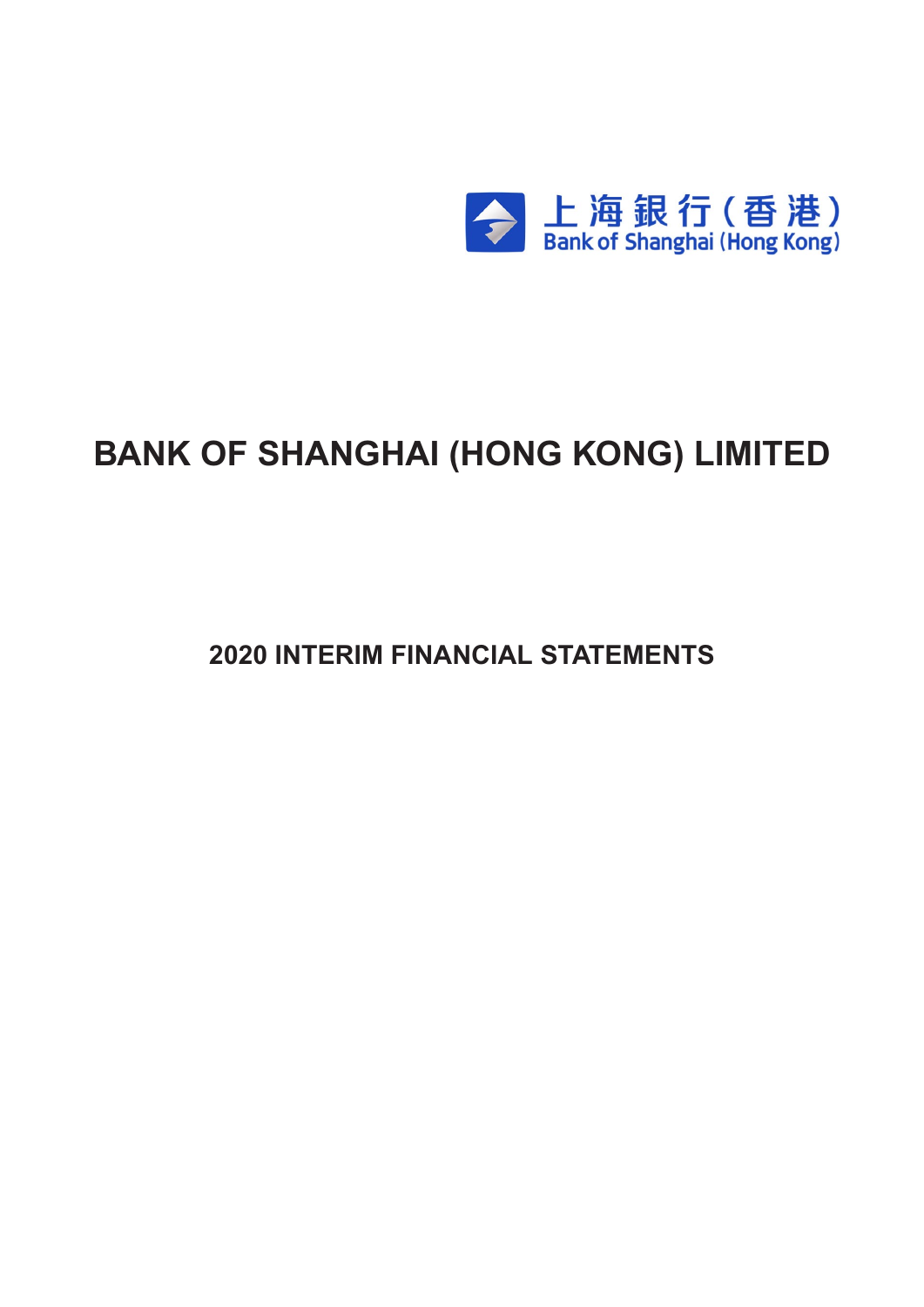## **CONTENTS**

|                                                                      | Page(s)  |
|----------------------------------------------------------------------|----------|
| <b>Financial Review</b>                                              | 1        |
| Condensed Consolidated Statement of Comprehensive Income (Unaudited) | 2        |
| Condensed Consolidated Statement of Financial Position (Unaudited)   | 3        |
| Condensed Consolidated Statement of Changes in Equity (Unaudited)    | 4        |
| Condensed Consolidated Statement of Cash Flows (Unaudited)           | 5        |
| Notes to Condensed Consolidated Financial Statements (Unaudited)     | $6 - 29$ |
| Review Report to the Board of Directors                              | 30       |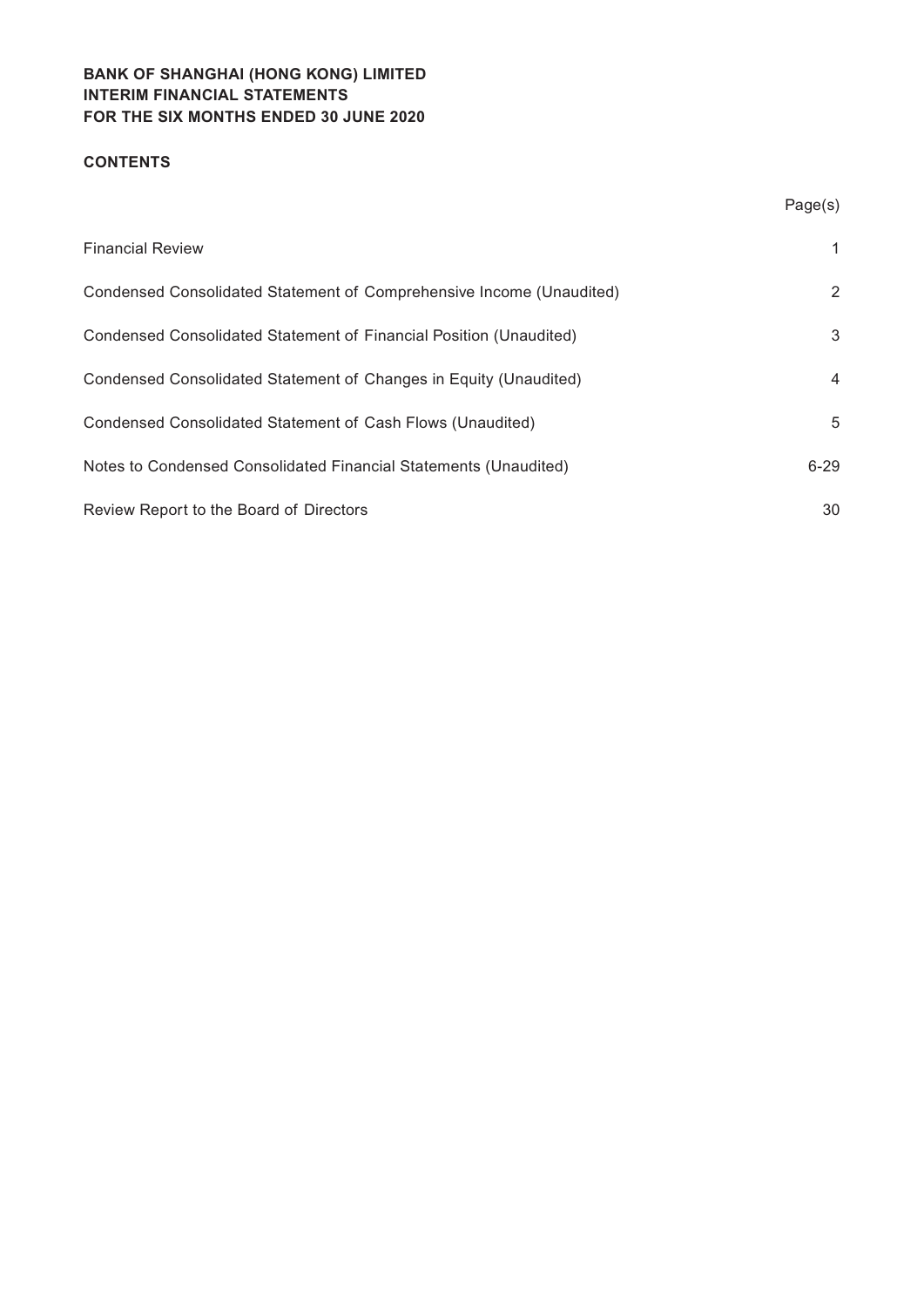Bank of Shanghai (Hong Kong) Limited (the "Company") is pleased to present the interim financial statements of the Company and its subsidiaries (the "Group") for the first half of 2020 ended 30 June 2020. The condensed consolidated statement of comprehensive income, the condensed consolidated statement of cash flows, and the condensed consolidated statement of changes in equity for the six months period ended 30 June 2020, and the condensed consolidated statement of financial position as at 30 June 2020 of the Group, along with the explanatory notes (all of which are unaudited) are illustrated on pages 6 to 29 of this interim financial statements.

In preparing the unaudited interim financial statements and the Regulatory Disclosure Statements for the first half of 2020, the Company has fully complied with the disclosure requirements stipulated in the Banking (Disclosure) Rules.

## **Financial Review**

The Group's pre-tax profit for the period was HK\$138 million, which decreased by 33% as compared with the same period of the previous year. It should be noted that the Group's operating results included a foreign exchange translation loss of HK\$19 million (first half of 2019: loss of HK\$4 million) on the capital denominated in Renminbi ("RMB") due to depreciation of RMB against HK Dollar during the period. The decrease in the pre-tax profit was mainly driven by the increase in allowances for credit and other losses.

Net interest income increased by 13% to HK\$318 million mainly attributable to increase in the asset size. However, non-interest income decreased due to the lower deal flows as businesses were interrupted by the coronavirus outbreak. Operating expenses decreased by 6% to HK\$123 million. Allowances for credit and other losses were HK\$135 million, 145% higher than the same period last year, in view of the impact of coronavirus outbreak and higher uncertainty of economic outlook, as well as new impairment charge for non-performing loans. Total loans and advances to customers were up by 8% to HK\$18,165 million from 2019 year end, customer deposits decreased by 6% to HK\$11,621 million.

The Group's financial position remained sound. Total capital adequacy ratio was maintained at a comfortable level at 19.6%, and the average liquidity maintenance ratio ("LMR") at 65.8%. Both ratios are calculated on unconsolidated basis and adequately met the statutory requirements.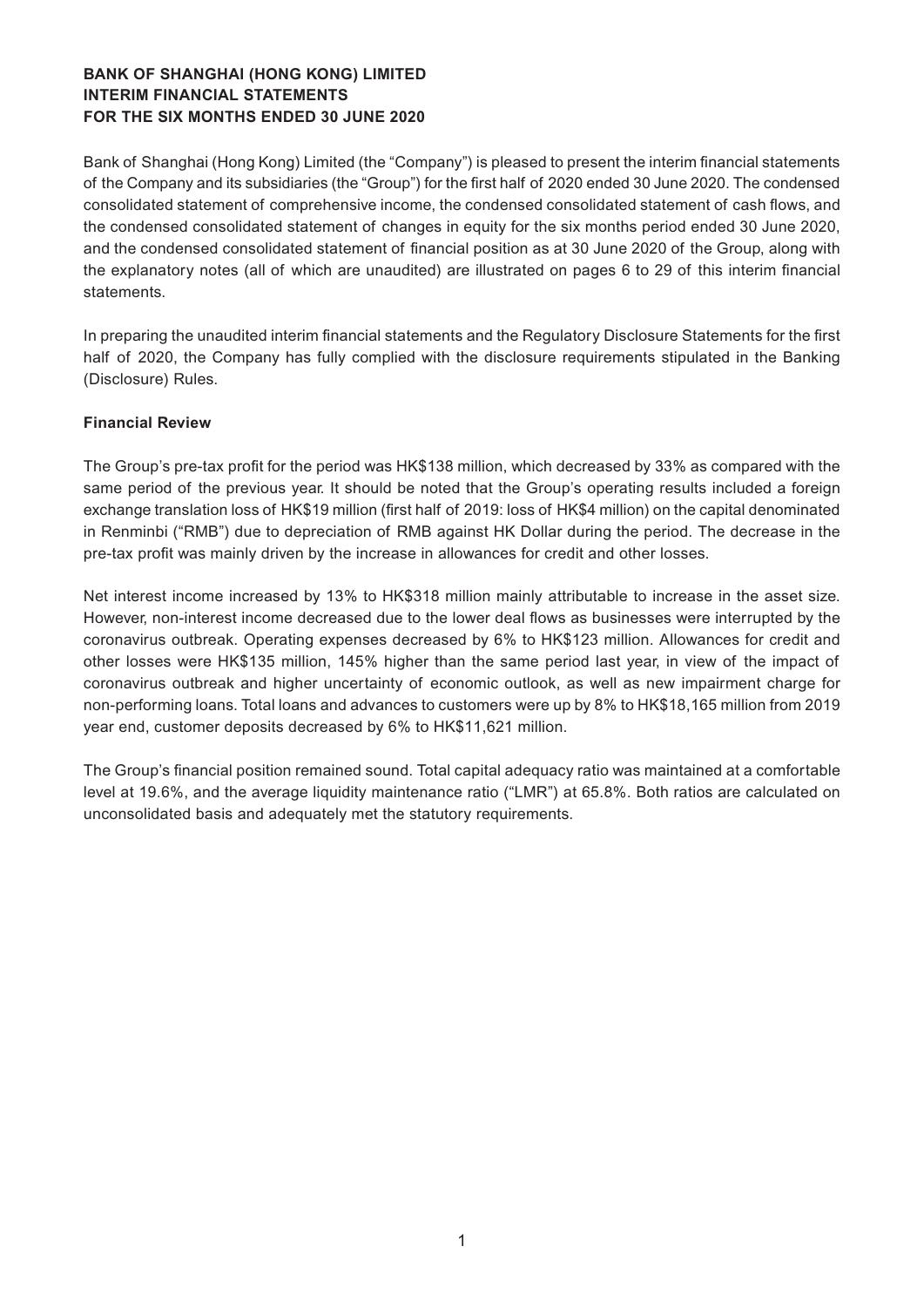# **Condensed CONSOLIDATED STATEMENT OF COMPREHENSIVE INCOME (unaudited)**

|                                                                                      | <b>Notes</b>   | 6 months ended<br>30 Jun 2020<br>HK\$'000 | 6 months ended<br>30 Jun 2019<br>HK\$'000 |
|--------------------------------------------------------------------------------------|----------------|-------------------------------------------|-------------------------------------------|
| Interest income<br>Interest expense                                                  |                | 637,634<br>(319, 527)                     | 641,449<br>(359, 751)                     |
| <b>Net interest income</b>                                                           | 5              | 318,107                                   | 281,698                                   |
| Net fee and commission income<br>Net (loss)/gain from financial instruments measured | 6              | 68,229                                    | 89,128                                    |
| at fair value                                                                        | $\overline{7}$ | (1, 297)                                  | 8,484                                     |
| Net income from investment securities                                                |                | 11,317                                    | 11,971                                    |
| Other operating income                                                               |                | 155                                       | 622                                       |
| <b>Total operating income</b>                                                        |                | 396,511                                   | 391,903                                   |
| Operating expenses                                                                   | 8              | (123, 206)                                | (131, 390)                                |
| <b>Operating profit before impairment losses</b>                                     |                | 273,305                                   | 260,513                                   |
| Allowances for credit and other losses                                               | 9              | (135, 127)                                | (55, 181)                                 |
| <b>Profit before taxation</b>                                                        |                | 138,178                                   | 205,332                                   |
| Taxation                                                                             | 10             | (21,096)                                  | (36, 354)                                 |
| Profit for the period                                                                |                | 117,082                                   | 168,978                                   |
| Other comprehensive income for the period,<br>net of tax                             |                |                                           |                                           |
| Items that may be reclassified subsequently to<br>profit or loss                     |                |                                           |                                           |
| Foreign currency translation differences for                                         |                |                                           |                                           |
| Mainland China subsidiaries                                                          |                | (7, 753)                                  | (824)                                     |
| Net movement in revaluation reserve                                                  | 11             | 2,428                                     | 177,279                                   |
| Total comprehensive income for the period                                            |                | 111,757                                   | 345,433                                   |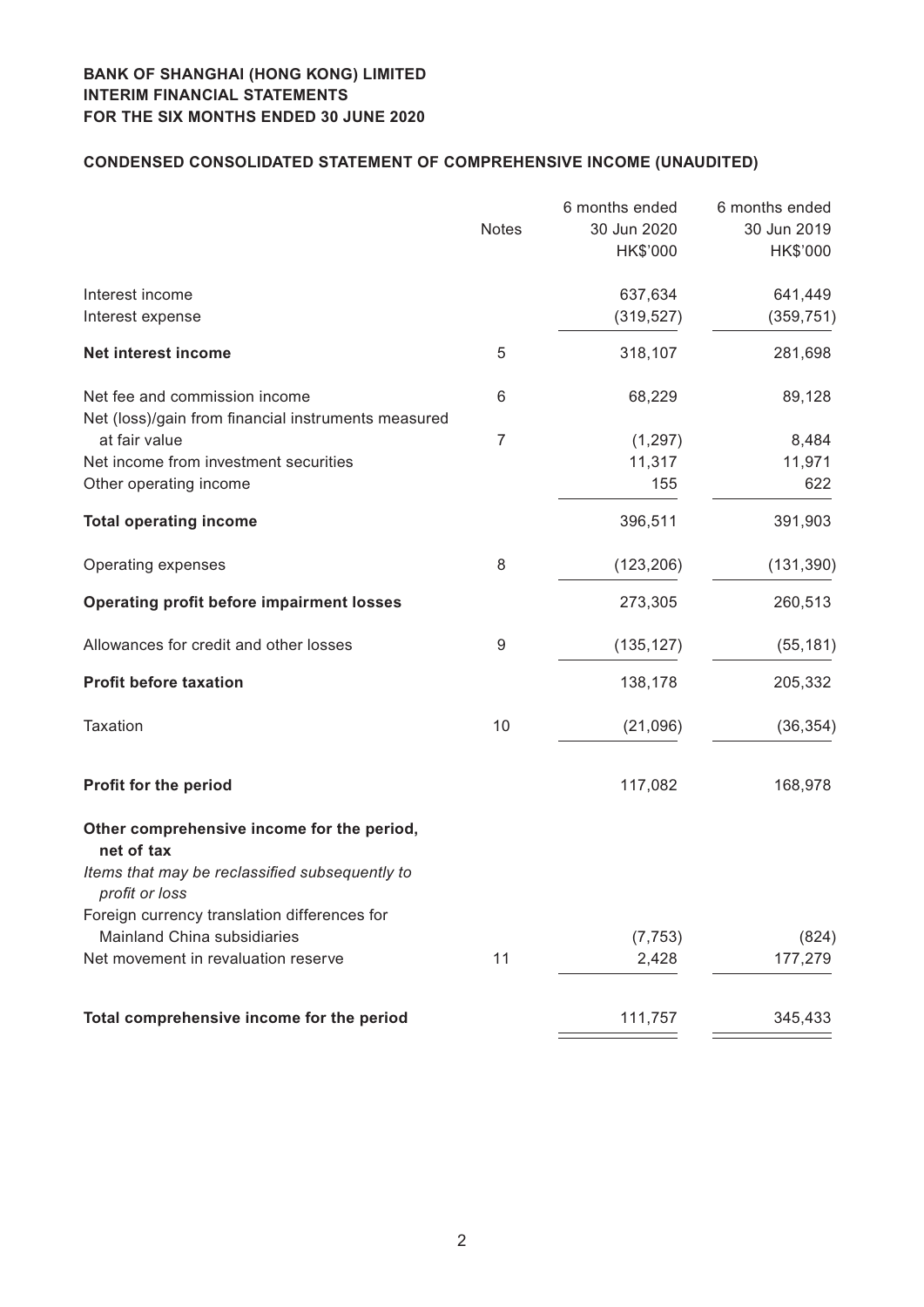# **Condensed CONSOLIDATED STATEMENT OF FINANCIAL POSITION (unaudited)**

|                                                            | <b>Notes</b> | 30 Jun 2020<br>HK\$'000 | 31 Dec 2019<br>HK\$'000 |
|------------------------------------------------------------|--------------|-------------------------|-------------------------|
| <b>Assets</b>                                              |              |                         |                         |
| Cash and balances with banks and central bank              | 12           | 1,599,083               | 1,105,547               |
| Placements with and advances to banks                      | 13           | 1,965,936               | 2,574,294               |
| Financial assets at fair value through profit or loss      |              | 806,108                 | 520,688                 |
| Derivative financial assets                                | 21           | 37,888                  | 31,132                  |
| Loans and advances to customers                            | 14           | 17,809,368              | 16,569,338              |
| Investment securities                                      | 15           | 13,954,885              | 11,748,563              |
| Investment in associate                                    |              | 3,834                   | 224                     |
| Property and equipment                                     | 16           | 53,287                  | 68,324                  |
| Intangible assets                                          |              | 3,719                   | 3,683                   |
| Deferred tax assets                                        |              | 38,647                  | 35,144                  |
| Other assets                                               | 17           | 313,805                 | 284,491                 |
| <b>TOTAL ASSETS</b>                                        |              | 36,586,560              | 32,941,428              |
| <b>Liabilities</b>                                         |              |                         |                         |
| Deposits from customers                                    | 18           | 11,620,840              | 12,374,436              |
| Deposits from banks                                        |              | 8,226,098               | 7,721,451               |
| Financial liabilities at fair value through profit or loss |              |                         | 111,765                 |
| Financial assets sold under repurchase agreement           |              |                         | 550,067                 |
| Derivative financial liabilities                           | 21           | 52,180                  | 22,028                  |
| Certificates of deposit and other debt securities issued   | 19           | 7,747,220               | 6,446,953               |
| Current tax payable                                        |              | 55,451                  | 97,445                  |
| Lease liabilities                                          |              | 44,714                  | 57,496                  |
| Short-term borrowings                                      |              | 1,739,439               | 51,485                  |
| Other liabilities                                          | 20           | 1,979,091               | 498,532                 |
| <b>TOTAL LIABILITIES</b>                                   |              | 31,465,033              | 27,931,658              |
| <b>Capital and reserves</b>                                |              |                         |                         |
| Share capital                                              | 23           | 4,000,000               | 4,000,000               |
| Retained profits                                           |              | 1,058,159               | 941,077                 |
| Other reserves                                             |              | 63,368                  | 68,693                  |
| <b>TOTAL EQUITY</b>                                        |              | 5,121,527               | 5,009,770               |
| <b>TOTAL EQUITY AND LIABILITIES</b>                        |              | 36,586,560              | 32,941,428              |
|                                                            |              |                         |                         |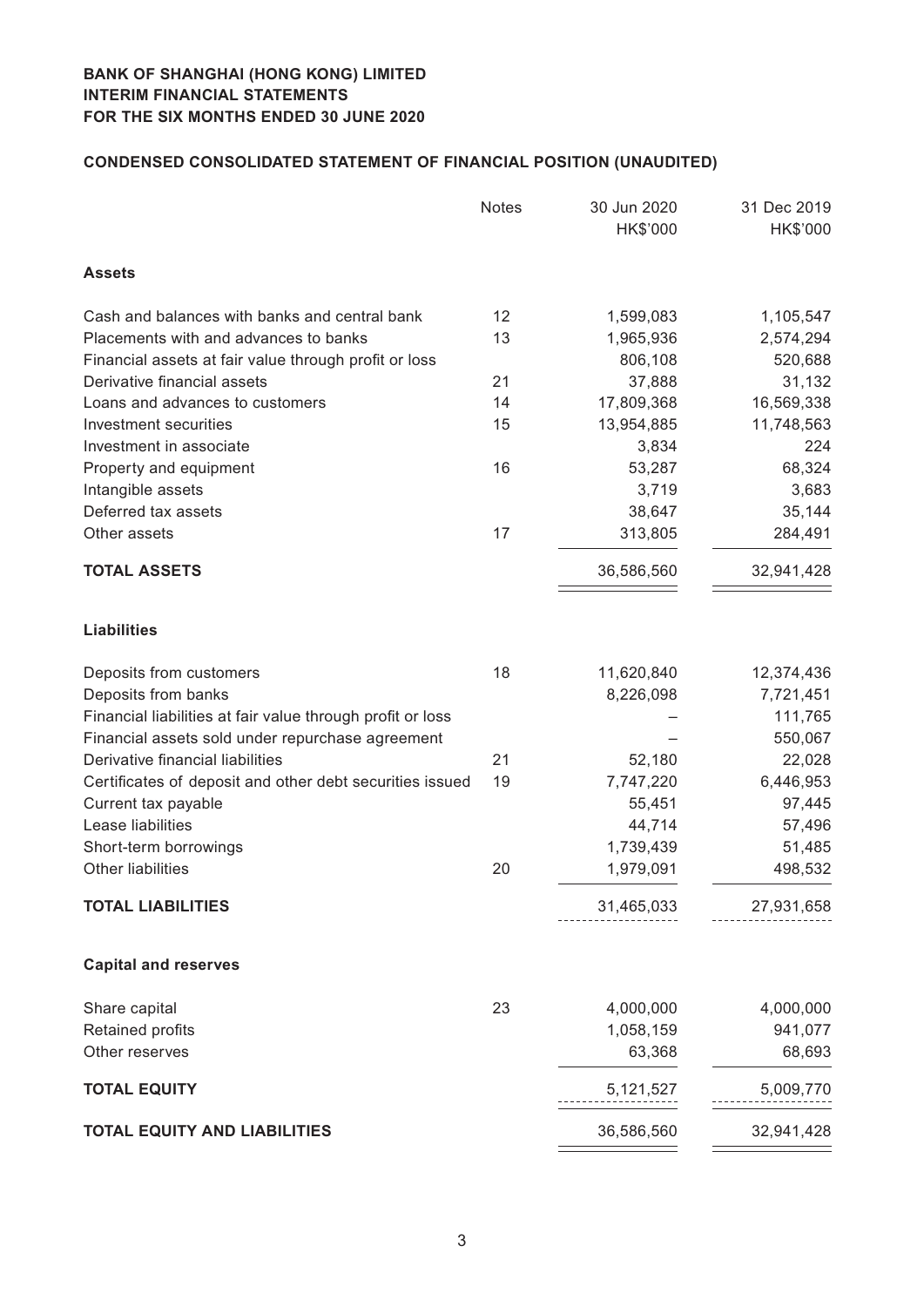## **Condensed CONSOLIDATED STATEMENT OF CHANGES IN EQUITY (unaudited)**

|                                            |           |           | Revaluation |            |           |           |
|--------------------------------------------|-----------|-----------|-------------|------------|-----------|-----------|
|                                            | Share     | Retained  | reserve/    | Regulatory | Exchange  |           |
|                                            | capital   | profits   | (deficit)   | reserve    | reserve   | Total     |
|                                            | HK\$'000  | HK\$'000  | HK\$'000    | HK\$'000   | HK\$'000  | HK\$'000  |
| <b>Balance at 1 January 2019</b>           | 4,000,000 | 626,045   | (137, 674)  | 6,738      | (12, 167) | 4,482,942 |
| Profit for the period                      |           | 168,978   |             |            |           | 168,978   |
| Other comprehensive income                 |           |           | 177,279     |            | (824)     | 176,455   |
| Total comprehensive income                 |           | 168,978   | 177,279     |            | (824)     | 345,433   |
| <b>Transfers</b>                           |           | 6,738     |             | (6, 738)   |           |           |
| Balance at 30 June 2019 and<br>1 July 2019 | 4,000,000 | 801,761   | 39,605      |            | (12, 991) | 4,828,375 |
| Profit for the period                      |           | 139,316   |             |            |           | 139,316   |
| Other comprehensive income                 |           |           | 46,494      |            | (4, 415)  | 42,079    |
| Total comprehensive income                 |           | 139,316   | 46,494      |            | (4, 415)  | 181,395   |
| <b>Transfers</b>                           |           |           |             |            |           |           |
| <b>Balance at 31 December 2019</b>         | 4,000,000 | 941,077   | 86,099      |            | (17, 406) | 5,009,770 |
| Profit for the period                      |           | 117,082   |             |            |           | 117,082   |
| Other comprehensive income                 |           |           | 2,428       |            | (7, 753)  | (5, 325)  |
| Total comprehensive income                 |           | 117,082   | 2,428       |            | (7, 753)  | 111,757   |
| <b>Transfers</b>                           |           |           |             |            |           |           |
| Balance at 30 June 2020                    | 4,000,000 | 1,058,159 | 88,527      |            | (25, 159) | 5,121,527 |

The regulatory reserve is maintained to satisfy the provisions of Hong Kong Banking Ordinance for prudential supervision purposes. Movement in this reserve was made directly through retained profits after consultation with the Hong Kong Monetary Authority. The regulatory reserve is non-distributable.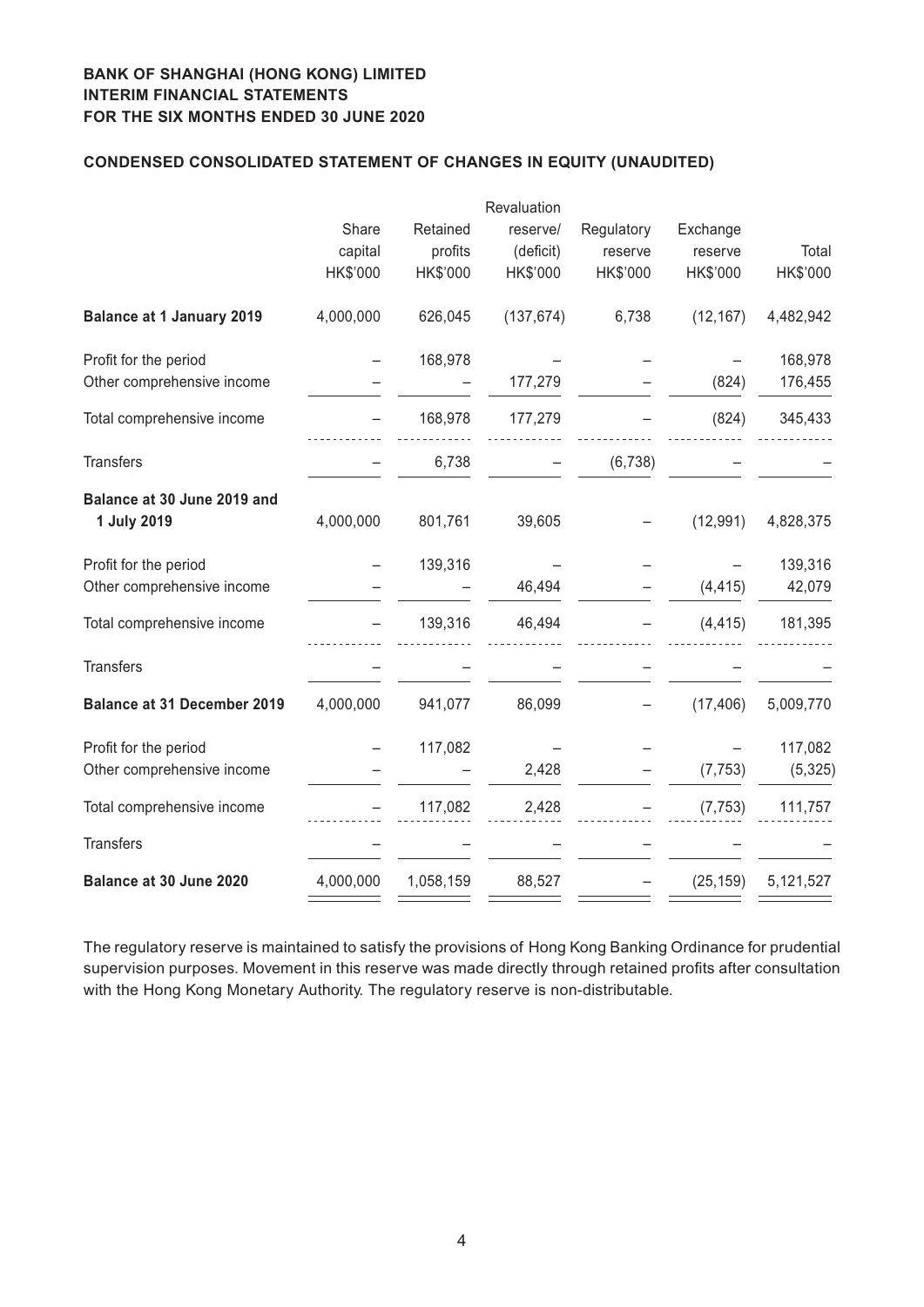# **Condensed CONSOLIDATED STATEMENT OF CASH FLOWS (unaudited)**

|                                                  | <b>Notes</b> | 6 months ended<br>30 Jun 2020<br>HK\$'000 | 6 months ended<br>30 Jun 2019<br>HK\$'000 |
|--------------------------------------------------|--------------|-------------------------------------------|-------------------------------------------|
| Net cash outflow from operating activities       | 22(a)        | (1, 151, 808)                             | (1,090,123)                               |
| <b>Investing activities</b>                      |              |                                           |                                           |
| Proceeds from sale and redemption of investment  |              |                                           |                                           |
| securities                                       |              | 4,245,956                                 | 3,815,134                                 |
| Purchase of investment securities                |              | (3,748,305)                               | (3,805,790)                               |
| Purchases of property and equipments and         |              |                                           |                                           |
| intangible assets                                |              | (2,739)                                   | (2,862)                                   |
| Purchase of interests in associates              |              | (3,615)                                   |                                           |
| Interest received from investment securities     |              | 259,338                                   | 187,211                                   |
| Net cash inflow from investing activities        |              | 750,635                                   | 193,693                                   |
| <b>Financing activities</b>                      |              |                                           |                                           |
| Interest paid for the other debt securities      |              | (60, 833)                                 | (113, 877)                                |
| Proceeds from short-term borrowings              |              | 1,687,954                                 |                                           |
| Redemption from short-term borrowings            |              |                                           | (36, 910)                                 |
| Interest paid for short-term borrowings          |              | (14, 433)                                 | (2, 185)                                  |
| Proceeds from other borrowings                   |              |                                           | 193,128                                   |
| Payment of lease liabilities                     |              | (13, 486)                                 | (12, 252)                                 |
| Net cash inflow from financing activities        | 22(d)        | 1,599,202                                 | 27,904                                    |
| Increase/(decrease) in cash and cash equivalents |              | 1,198,029                                 | (868, 526)                                |
| Cash and cash equivalents at 1 January           |              | 4,385,605                                 | 4,512,899                                 |
| Cash and cash equivalents at 30 June             | 22(b)        | 5,583,634                                 | 3,644,373                                 |
|                                                  |              |                                           |                                           |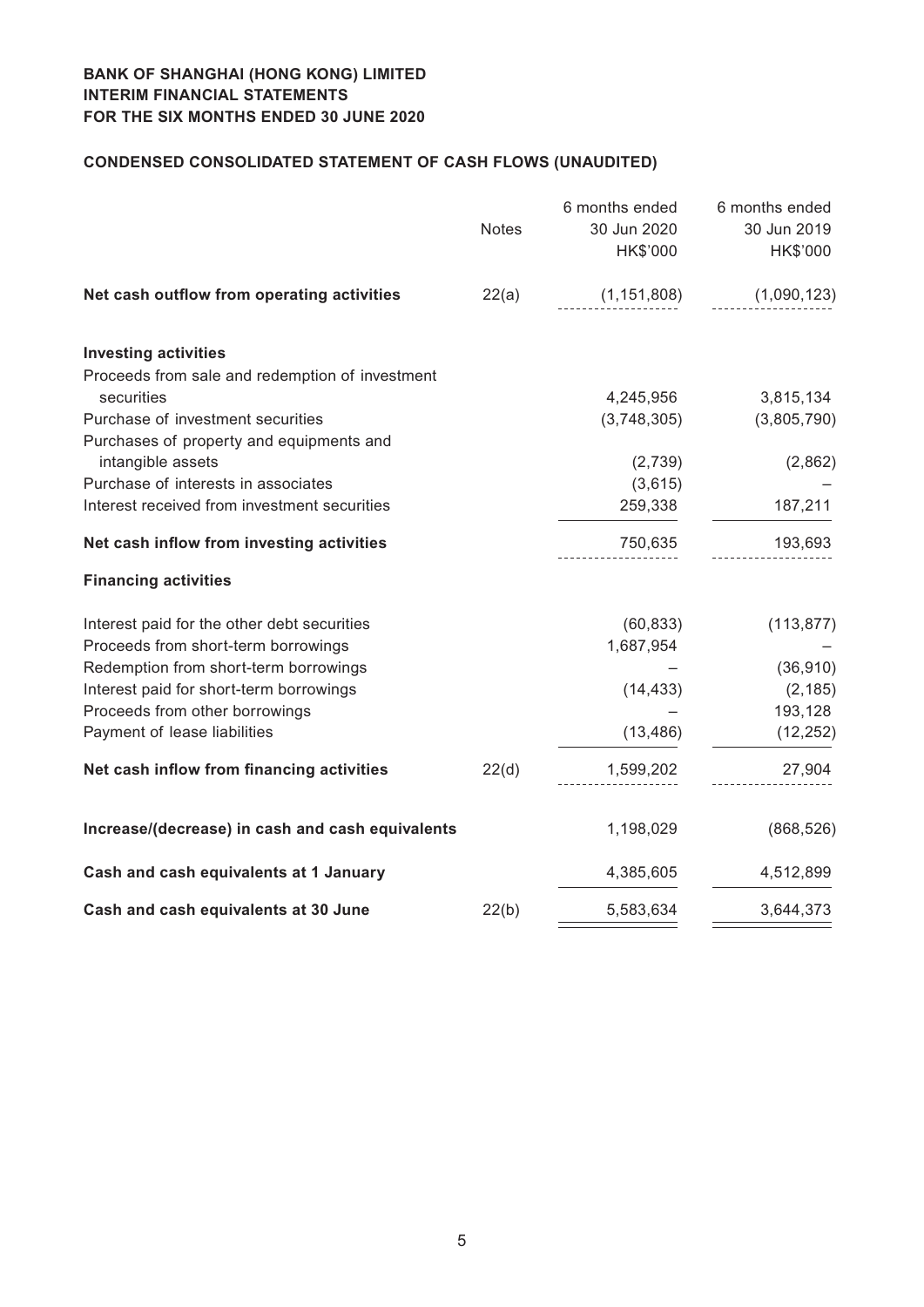#### **(1) BASIS OF CONSOLIDATION**

The interim financial statements covers the consolidated positions of the Company and its subsidiaries.

For regulatory reporting purposes, the Company is required to compute its capital adequacy ratios and leverage ratio on an unconsolidated basis that is different from the basis of consolidation for accounting purposes. The basis is illustrated in the Note 3(a) of the Regulatory Disclosure Statements.

#### **(2) BASIS OF PREPARATION**

#### **(a) Accounting policies**

These condensed consolidated financial statements have been prepared in accordance with the Hong Kong Accounting Standard ("HKAS") 34, Interim Financial Reporting, issued by the Hong Kong Institute of Certified Public Accountants ("HKICPA"). They were authorised for issuance on 24 September 2020.

The accounting policies applied in preparing the condensed consolidated financial statements are the same as those applied in preparing the financial statements for the year ended 31 December 2019 as disclosed in the Group's Directors' Report and Consolidated Financial Statements for the year ended 31 December 2019, which were prepared in accordance with all applicable Hong Kong Financial Reporting Standards ("HKFRSs"), except for the accounting policy changes that are expected to be reflected in 2020 annual financial statements. Details of any changes in accounting policies are set out in note (2)(b).

The preparation of an interim financial statements in conformity with HKAS 34 requires management to make judgements, estimates and assumptions that affect the application of policies and reported amounts of assets and liabilities, income and expenses on a year to date basis. Actual results may differ from these estimates.

There was no major change in the current period to the critical accounting estimates an judgements applied in 2020, which are stated in note 2 of the condensed consolidated financial statements 2020.

The Group recognises loss allowance for expected credit loss (ECL) on all financial assets, except for financial assets classified or designated as FVPL and equity securities, which are not subject to impairment assessment. Off-balance sheet items that are subject to ECL include financial guarantees and undrawn loan commitments. The ECL is measured using an approach which classifies financial assets into three stages, each of which is associated with an ECL requirement that is reflective of the assessed credit risk profile.

ECLs are probability-weighted estimates of credit losses determined by evaluating a range of possible outcomes and taking into account past events, current conditions and assessments of future economic conditions. The measurement of ECL is based primarily on the product of the instrument's probability of default (PD), loss given default (LGD) and exposure at default (EAD) discounted using the Effective Interest Rate to the reporting date.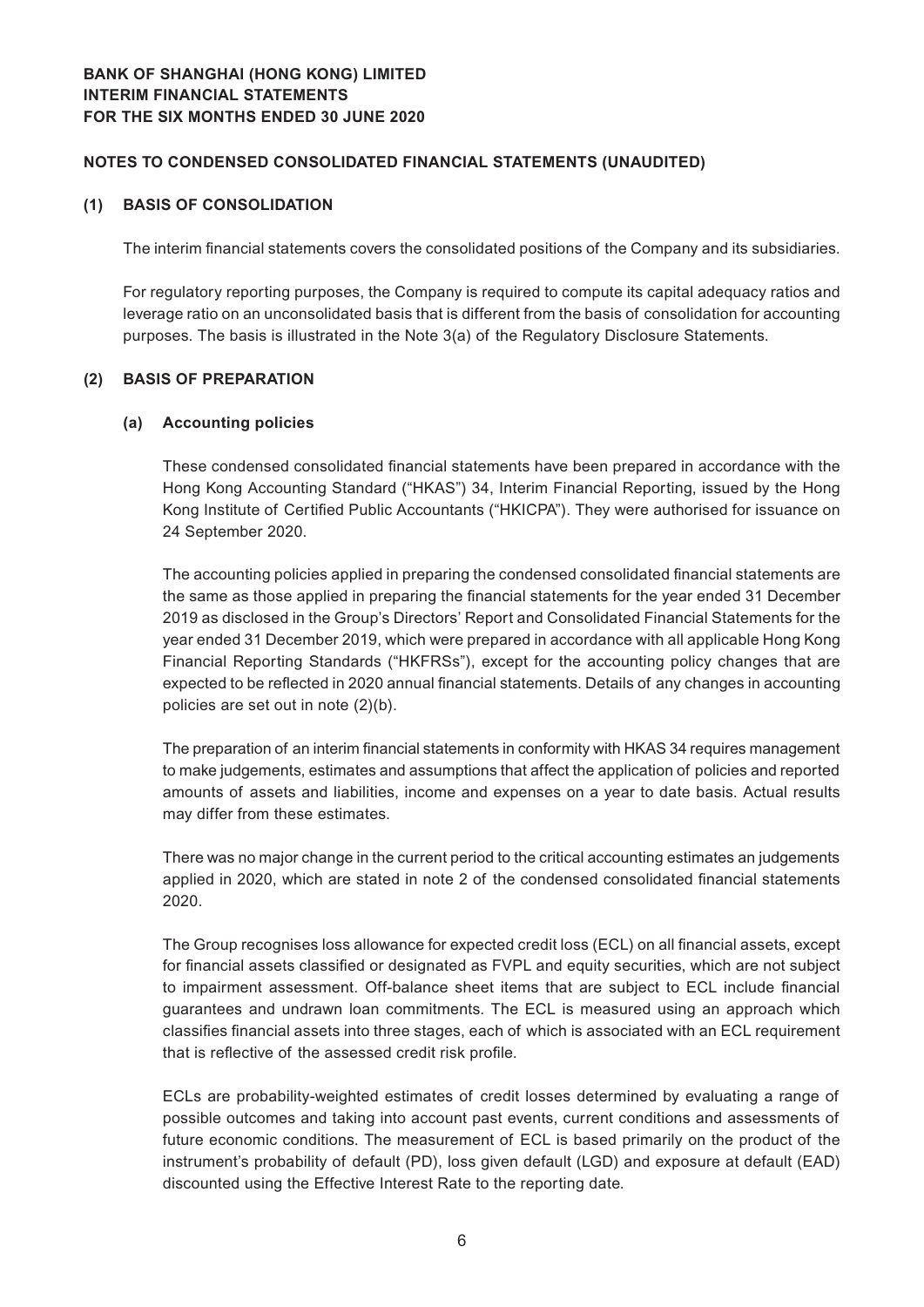## **Notes to Condensed Consolidated Financial Statements (Unaudited) (CONTINUED)**

#### **(2) BASIS OF PREPARATION (CONTINUED)**

#### **(a) Accounting policies (Continued)**

Credit judgment is an integral part of ECL quantification in view of the close integration with the credit risk management process of the Group, including management overlay. However, the level of estimation uncertainty and judgement for the calculation of expected credit losses has increased since 31 December 2019 as a result of the economic effects of the COVID-19 outbreak. There have been no significant changes in the methodology used to determine the expected credit losses estimate. But an management overlay has been adjusted to reflect the change in management's view of the deterioration economic outlook since 31 December 2019. The management will continue to monitor the situation at year end.

These condensed consolidated financial statements contains condensed consolidated financial statements and selected explanatory notes. The notes include an explanation of events and transactions that are significant to an understanding of the changes in financial position and performance of the Group since the 2019 annual financial statements. The condensed consolidated interim financial statements and notes thereon do not include all of the information required for a full set of financial statements prepared in accordance with HKFRSs. PricewaterhouseCooper's independent review report to the Board of Directors is included on page 30.

These condensed consolidated financial statements are unaudited, but have been reviewed by PricewaterhouseCoopers in accordance with Hong Kong Standard on Review Engagements 2410, *Review of interim financial information performed by the independent auditor of the entity*, issued by the HKICPA.

The accounting policies adopted are consistent with those of the previous financial year and corresponding interim reporting period, except for the adoption of new and amended standards as set out below.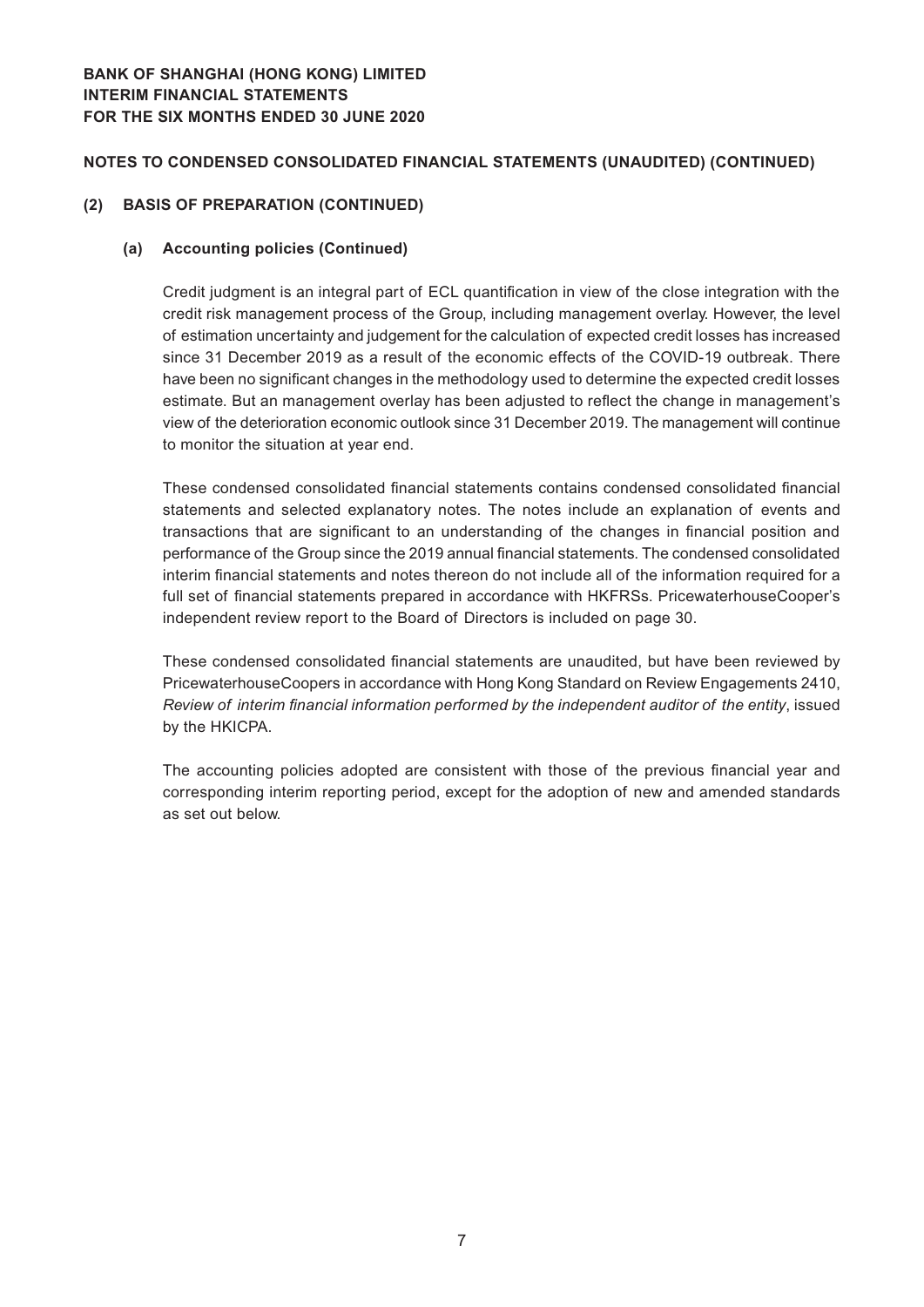#### **(2) BASIS OF PREPARATION (CONTINUED)**

#### **(b) New and amended standards**

A number of new or amended standards became applicable for the current reporting period, and the Group did not have to change its accounting policies or make retrospective adjustments as a result of adopting these standards.

The following amendments to accounting standards are applicable for annual reporting periods commencing on or after 1 January 2020:

- Definition of Material amendments to Hong Kong Accounting Standard ("HKAS") 1 and HKAS 8
- Definition of a Business amendments to Hong Kong Financial Reporting Standard ("HKFRS") 3
- Revised Conceptual Framework for Financial Reporting
- Interest Rate Benchmark Reform amendments to HKFRS 9, HKAS 39 and HKFRS 7

Amendments made to HKFRS 9, "Financial Instruments", HKAS 39, "Financial Instruments: Recognition and Measurement" and HKFRS 7, "Financial Instruments: Disclosures" provide certain reliefs in relation to interest rate benchmark reform. The reliefs relate to hedge accounting and have the effect that the reforms should not generally cause hedge accounting to terminate. However, any hedge ineffectiveness should continue to be recorded in the income statement. Given the pervasive nature of hedges involving interbank offered rates (IBOR)-based contracts, the reliefs will affect companies in all industries.

There are no other HKFRSs or interpretations that are effective from 1 January 2020 or not yet effective that would be expected to have a material impact on the Group.

#### **(c) Critical accounting estimates**

The preparation of interim financial statements requires management to exercise judgements, use estimates and make assumptions that affect the application of policies and reported amounts in the financial statements. Although these estimates are based on management's best knowledge of current events and actions, actual results may differ from these estimates. In preparing this condensed consolidated financial statements, critical accounting estimates and assumptions used that are significant to the interim financial statements, and areas involving a higher degree of judgement and complexity were the same as those disclosed in the consolidated financial statements for the year ended 31 December 2019.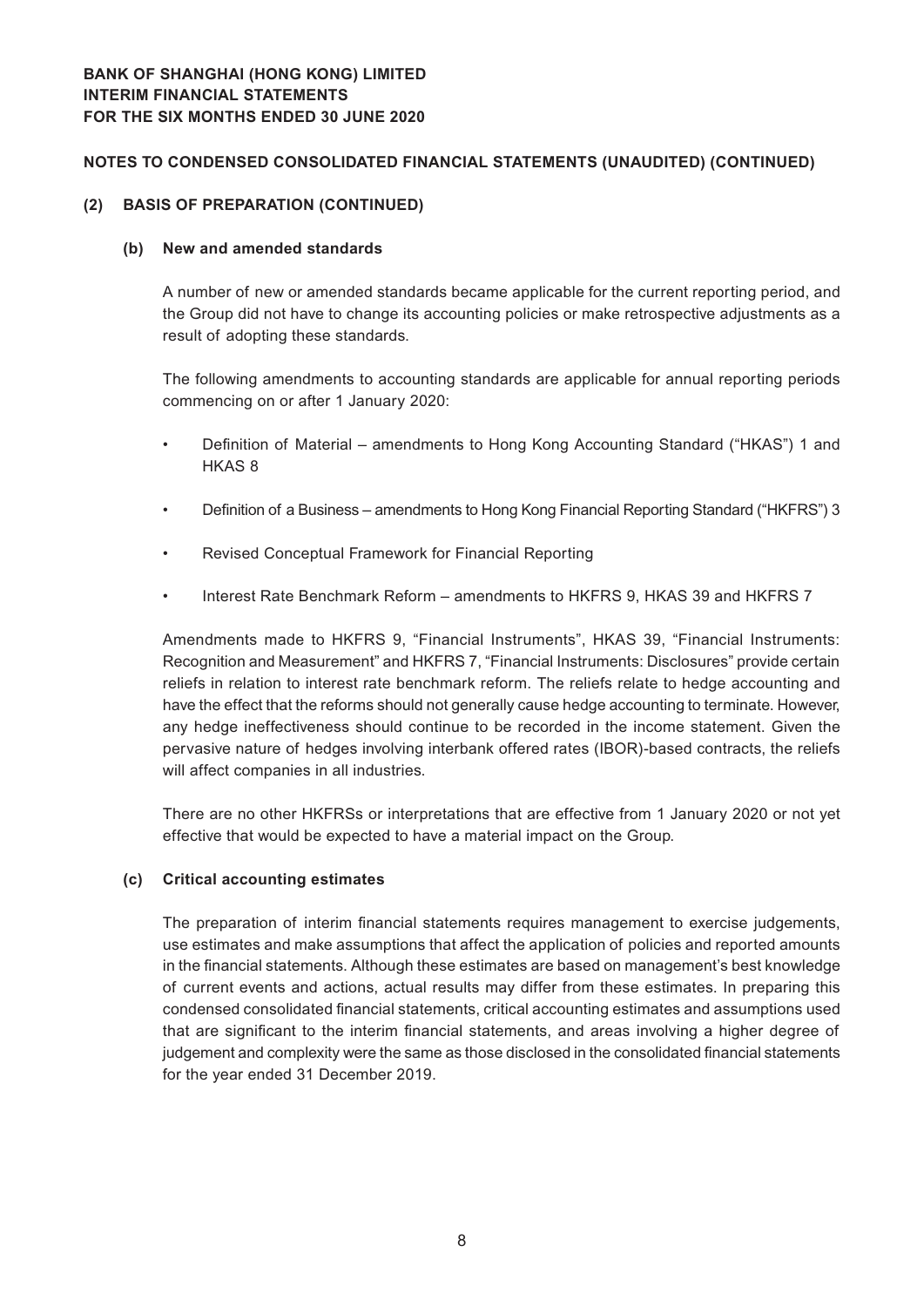## **Notes to Condensed Consolidated Financial Statements (Unaudited) (CONTINUED)**

## **(3) CONDENSED CONSOLIDATED INTERIM FINANCIAL STATEMENTS AND STATUTORY FINANCIAL STATEMENTS**

The financial information relating to the year ended 31 December 2019 that is included in the condensed consolidated interim financial information for the six months ended 30 June 2020 as comparative information does not constitute the Group's statutory annual consolidated financial statements for that year but is derived from those financial statements. Further information relating to these statutory financial statements required to be disclosed in accordance with section 436 of the Hong Kong Companies Ordinance (Cap. 622) is as follows:

The Group has delivered the financial statements for the year ended 31 December 2019 to the Registrar of Companies as required by section 622(3) of and Part 3 of Schedule 6 to, the Hong Kong Companies Ordinance (Cap. 622).

The Group's auditor has reported on those financial statements. The auditor's report was unqualified; did not include a reference to any matters to which the auditor drew attention by way of emphasis without qualifying its report; and did not contain a statement under sections 406(2), 407(2) or (3) of the Hong Kong Companies Ordinance (Cap. 622).

## **(4) COMPARATIVE FIGURES**

Certain comparative figures in note (5),(7) and (22) in the condensed consolidated financial statements have been reclassified to conform with current period's presentation.

#### **(5) NET INTEREST INCOME**

Interest income mainly accrued on loan and advances to customers and investment securities amounted to HK\$315,591,000 and HK\$298,102,000 respectively (first half of 2019: HK\$387,990,000 and HK\$228,172,000 respectively).

Interest income calculated using the effective interest method amounted to HK\$637,634,000 (first half of 2019: HK\$641,449,000).

Interest expense mainly recognised on deposits from customers and certificates of deposit and other debt securities issued amounted to HK\$127,743,000 and HK\$93,911,000 respectively (first half of 2019: HK\$137,582,000 and HK\$138,007,000 respectively).

Interest expense recognised on financial liabilities that was not measured at fair value through profit or loss amounted to HK\$318,051,000 (first half of 2019: HK\$359,433,000).

The interest income accrued on impaired financial assets and on unwinding of discount on loan impairment allowances is immaterial for the six months ended 30 June 2020 and 2019.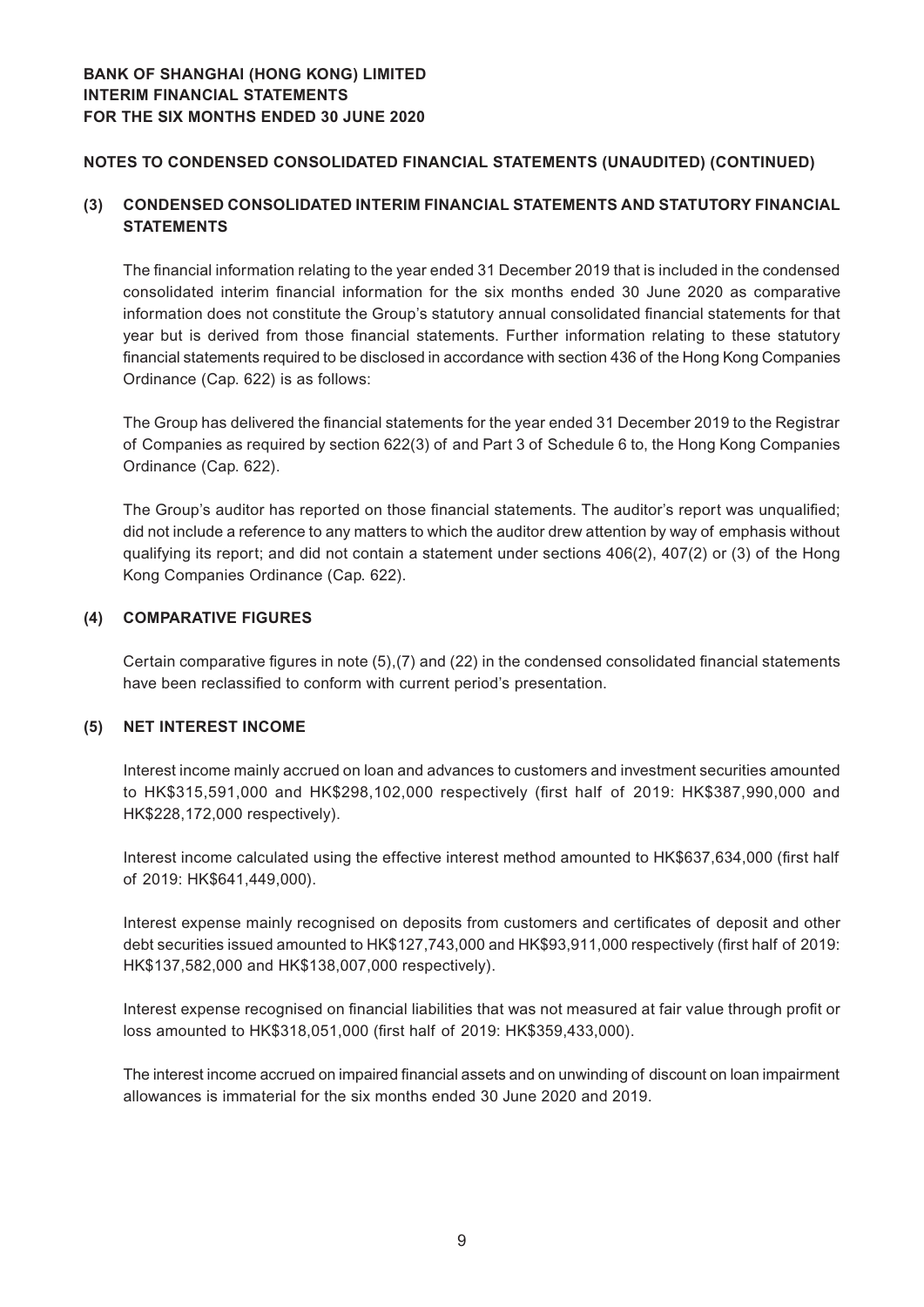## **Notes to Condensed Consolidated Financial Statements (Unaudited) (CONTINUED)**

## **(6) NET FEE AND COMMISSION INCOME**

| 6 months ended | 6 months ended |
|----------------|----------------|
|                | 30 Jun 2019    |
| HK\$'000       | HK\$'000       |
|                |                |
| 10,942         | 10,413         |
| 978            | 955            |
| 59,056         | 80,141         |
| 5,859          | 5,902          |
| 10             | 19             |
| 70             | 1,055          |
| 76,915         | 98,485         |
| (8,686)        | (9, 357)       |
| 68,229         | 89,128         |
|                | 30 Jun 2020    |

Fee and commission income of HK\$76,915,000 (first half of 2019: HK\$98,485,000) and fee and commission expense of HK\$8,686,000 (first half of 2019: HK\$9,357,000) for the six months ended 30 June 2020 arose from financial assets and financial liabilities that were not measured at fair value through profit or loss.

Net fee and commission income arose from trust or other fiduciary activities in which the Group held or invested on behalf of its customers for the six months ended 30 June 2020 was HK\$5,859,000 (first half of 2019: HK\$5,902,000).

## **(7) NET (LOSS)/GAIN FROM FINANCIAL INSTRUMENTS MEASURED AT FAIR VALUE**

|                          | 6 months ended | 6 months ended |
|--------------------------|----------------|----------------|
|                          | 30 Jun 2020    | 30 Jun 2019    |
|                          | HK\$'000       | HK\$'000       |
| Foreign exchange         | (7,043)        | (2, 288)       |
| Interest rate and others | 5,746          | 10,772         |
|                          | (1, 297)       | 8,484          |
|                          |                |                |

The foreign exchange loss in 2020 included the translation loss of HK\$19 million (2019: loss of HK\$4 million) on those Renminbi ("RMB") assets funded by the Company's capital denominated in RMB (which was recorded on these financial statements at historical exchange rate) due to the depreciation of RMB against HKD in 2020. Excluding this translation loss, trading income from normal foreign exchange activities was HK\$12 million (2019: HK\$2 million).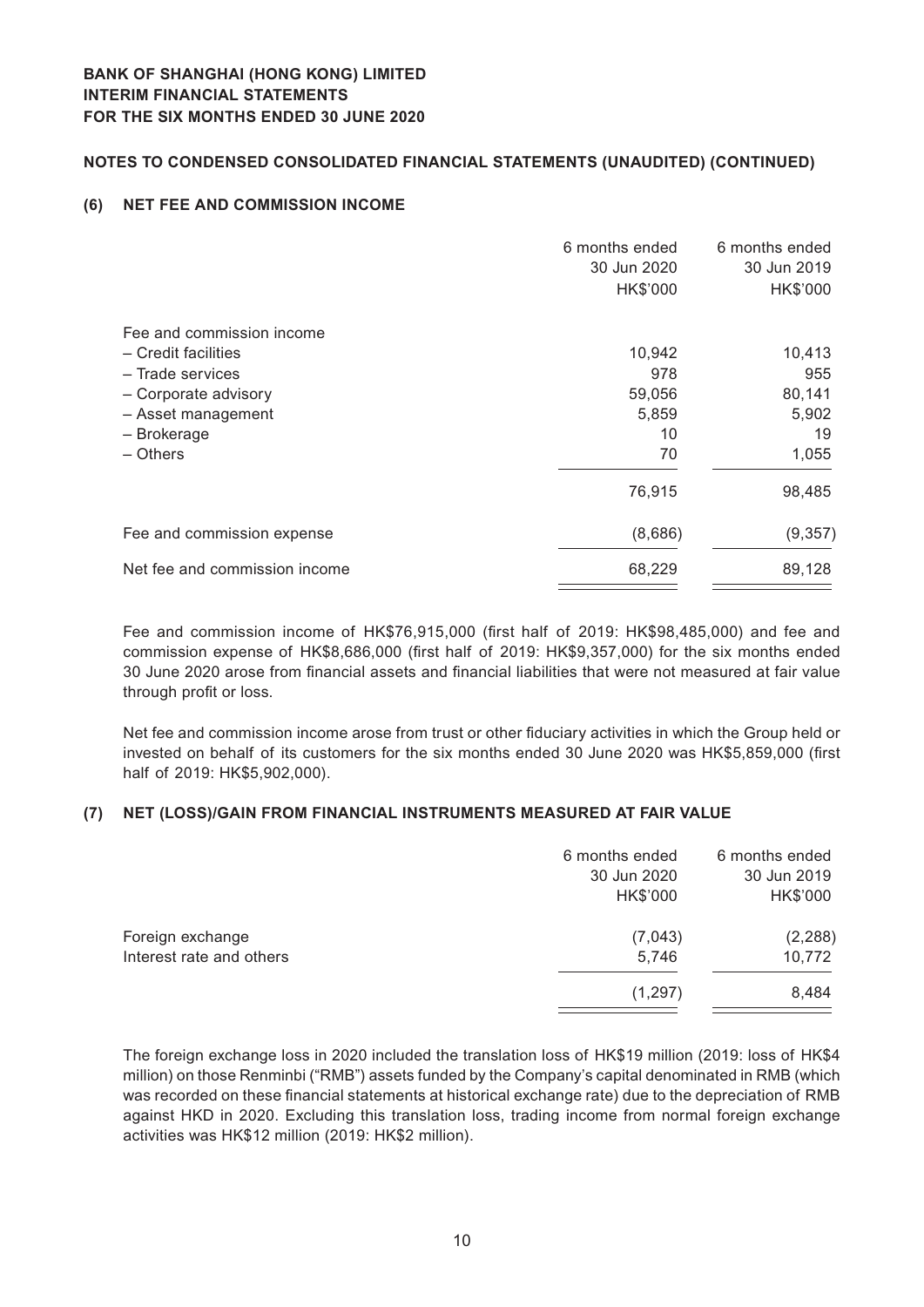# **Notes to Condensed Consolidated Financial Statements (Unaudited) (CONTINUED)**

## **(8) OPERATING EXPENSES**

|                                                           | 6 months ended<br>30 Jun 2020<br>HK\$'000 | 6 months ended<br>30 Jun 2019<br>HK\$'000 |
|-----------------------------------------------------------|-------------------------------------------|-------------------------------------------|
| Staff costs<br>- Salaries and other benefits              | 82,632                                    | 89,285                                    |
| - Pension and provident funds                             | 3,491                                     | 3,619                                     |
|                                                           | 86,123                                    | 92,904                                    |
| Premises and equipment expenses excluding<br>depreciation |                                           |                                           |
| - Rental of premises                                      | 235                                       | 620                                       |
| - Maintenance and office facility expenses                | 1,617                                     | 2,051                                     |
| - Others                                                  | 640                                       | 606                                       |
|                                                           | 2,492                                     | 3,277                                     |
| Auditors' remuneration                                    | 371                                       | 489                                       |
| Depreciation of property and equipment                    | 3,196                                     | 3,587                                     |
| Amortisation of right-of-use assets                       | 12,763                                    | 12,789                                    |
| Amortisation of intangible assets                         | 1,492                                     | 1,545                                     |
| Legal and professional fees                               | 2,543                                     | 1,622                                     |
| IT and systems expenses                                   | 5,661                                     | 4,402                                     |
| Data subscription fees                                    | 2,476                                     | 2,447                                     |
| Advertising                                               |                                           | 29                                        |
| Other operating expenses                                  | 6,089                                     | 8,299                                     |
|                                                           | 34,591                                    | 35,209                                    |
|                                                           | 123,206                                   | 131,390                                   |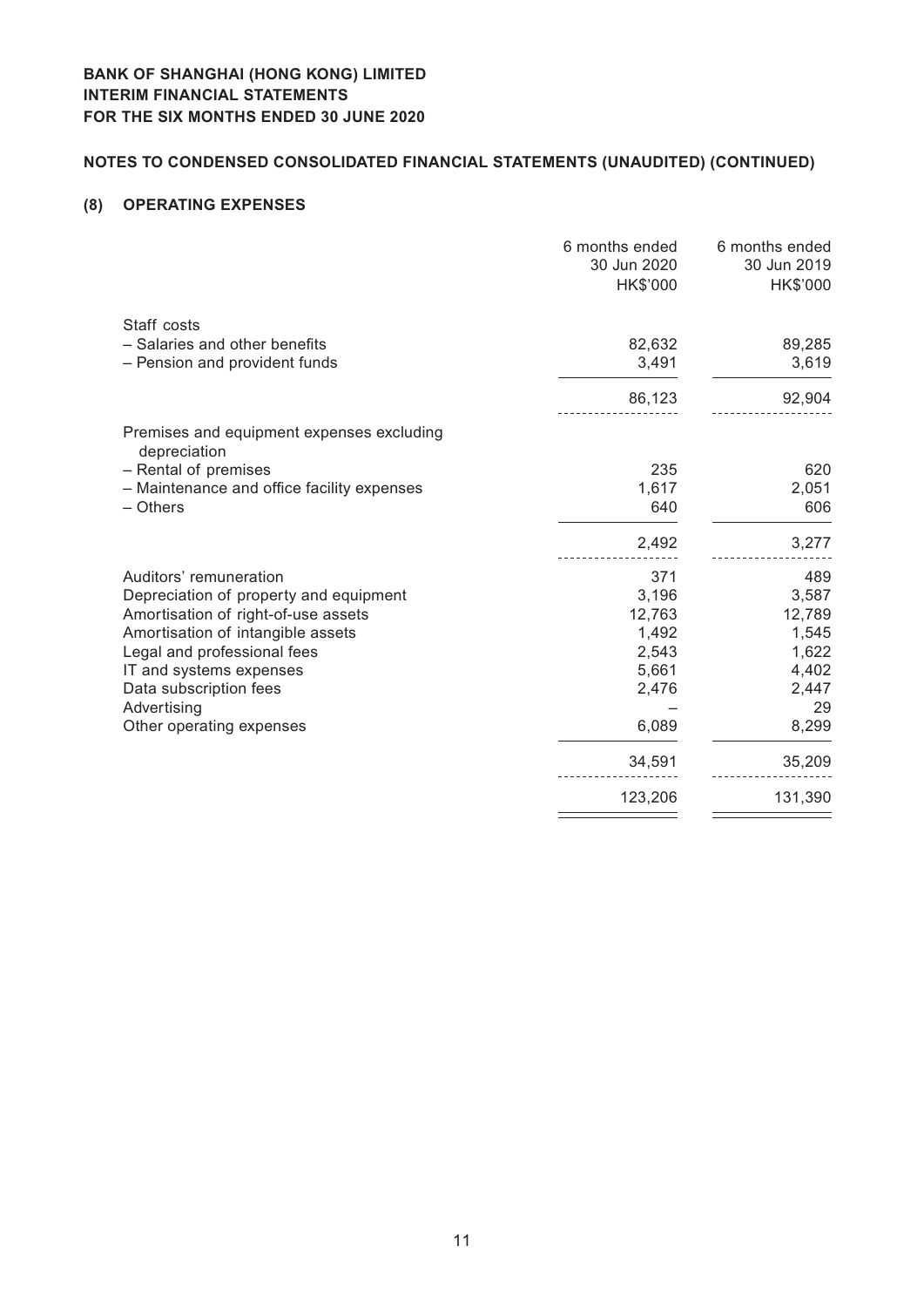# **Notes to Condensed Consolidated Financial Statements (Unaudited) (CONTINUED)**

## **(9) ALLOWANCES FOR CREDIT AND OTHER LOSSES**

|                                                | 6 months ended | 6 months ended |
|------------------------------------------------|----------------|----------------|
|                                                | 30 Jun 2020    | 30 Jun 2019    |
|                                                | HK\$'000       | HK\$'000       |
| Cash and balances with banks and central banks | 103            | (119)          |
| Placements with and advances to banks          | (54)           | (54)           |
| Loans and advances to customers                | 71,614         | 50,187         |
| Investment securities                          | 7,681          | 6,246          |
| Other assets                                   | 58,772         |                |
| Off-balance sheet credit exposures             | (2,989)        | (1,079)        |
|                                                | 135.127        | 55,181         |
|                                                |                |                |

The table below shows the movements in Stage 3 ECL and Stage 1 & 2 ECL during the period.

|                                              |            | Charge to /<br>(release from) |            |           |           |            |
|----------------------------------------------|------------|-------------------------------|------------|-----------|-----------|------------|
|                                              |            | statement of                  |            |           | Exchange  |            |
|                                              | Balance at | comprehensive                 |            |           | and other | Balance at |
|                                              | 1 January  | income                        | Recoveries | Write-off | movements | 30 June    |
|                                              | HK\$'000   | HK\$'000                      | HK\$'000   | HK\$'000  | HK\$'000  | HK\$'000   |
| 2020                                         |            |                               |            |           |           |            |
| Stage 3 Expected Credit Losses ("ECL")       |            |                               |            |           |           |            |
| Loans and advances to customers              | 113,783    | 58,002                        |            |           | (532)     | 171,253    |
| Other assets                                 | 8,351      | 58,772                        |            |           | (39)      | 67,084     |
| Total specific allowances                    | 122,134    | 116,774                       |            |           | (571)     | 238,337    |
| Stage 1&2 ECL                                |            |                               |            |           |           |            |
| Cash and balances with banks and             |            |                               |            |           |           |            |
| central banks                                | 190        | 103                           |            |           |           | 293        |
| Placements with and advances to banks        | 864        | (54)                          |            |           |           | 810        |
| Loans and advances to customers              | 170,872    | 13,612                        |            |           |           | 184,484    |
| Investment securities                        | 93,203     | 7,681                         |            |           |           | 100,884    |
| Off-balance sheet credit exposures           | 11,600     | (2,989)                       |            |           |           | 8,611      |
| Total general allowances                     | 276,729    | 18,353                        |            |           |           | 295,082    |
| Total allowances for credit and other losses | 398,863    | 135,127                       |            |           | (571)     | 533,419    |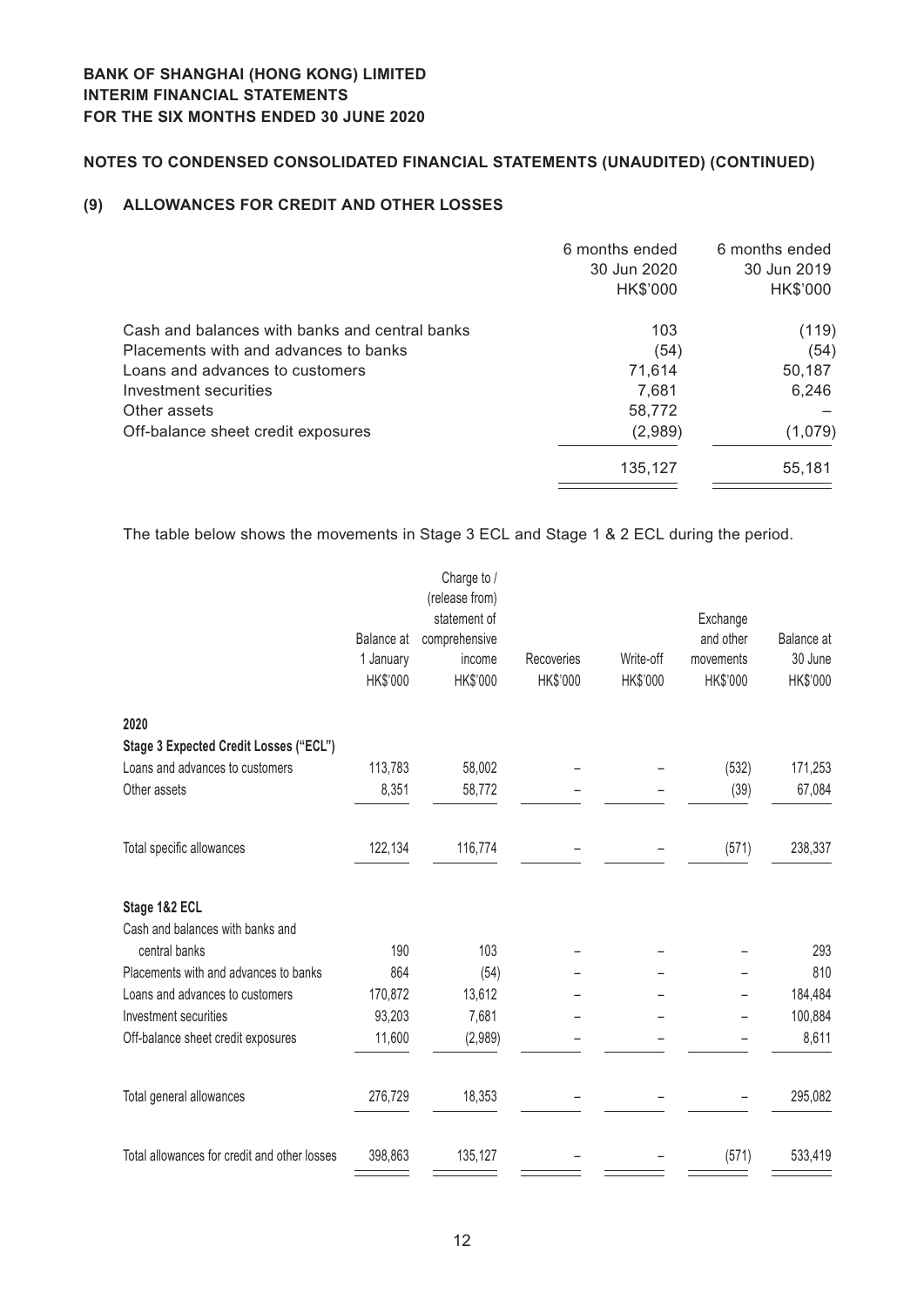# **Notes to Condensed Consolidated Financial Statements (Unaudited) (CONTINUED)**

# **(9) ALLOWANCES FOR CREDIT AND OTHER LOSSES (CONTINUED)**

|                                              |           | Charge                   |            |            |           |                   |
|----------------------------------------------|-----------|--------------------------|------------|------------|-----------|-------------------|
|                                              |           | to statement of          |            |            | Exchange  |                   |
|                                              |           | Balance at comprehensive |            |            | and other | <b>Balance</b> at |
|                                              | 1 January | income                   | Recoveries | Write-off  | movements | 30 June           |
|                                              | HK\$'000  | HK\$'000                 | HK\$'000   | HK\$'000   | HK\$'000  | HK\$'000          |
| 2019                                         |           |                          |            |            |           |                   |
| Stage 3 ECL                                  |           |                          |            |            |           |                   |
| Loans and advances to customers              | 146,455   | (1,784)                  | 1,226      | (108, 917) | 163       | 37,143            |
| Other assets                                 | 412       |                          |            |            | (1)       | 411               |
| Total specific allowances                    | 146,867   | (1,784)                  | 1,226      | (108, 917) | 162       | 37,554            |
| Stage 1&2 ECL                                |           |                          |            |            |           |                   |
| Cash and balances with banks and             |           |                          |            |            |           |                   |
| central banks                                | 207       | (119)                    |            |            |           | 88                |
| Placements with and advances to banks        | 474       | (54)                     |            |            |           | 420               |
| Loans and advances to customers              | 144,473   | 51,971                   |            |            |           | 196,444           |
| Investment securities                        | 43,407    | 6,246                    |            |            |           | 49,653            |
| Off-balance sheet credit exposures           | 3,007     | (1,079)                  |            |            |           | 1,928             |
| Total general allowances                     | 191,568   | 56,965                   |            |            |           | 248,533           |
| Total allowances for credit and other losses | 338,435   | 55,181                   | 1,226      | (108, 917) | 162       | 286,087           |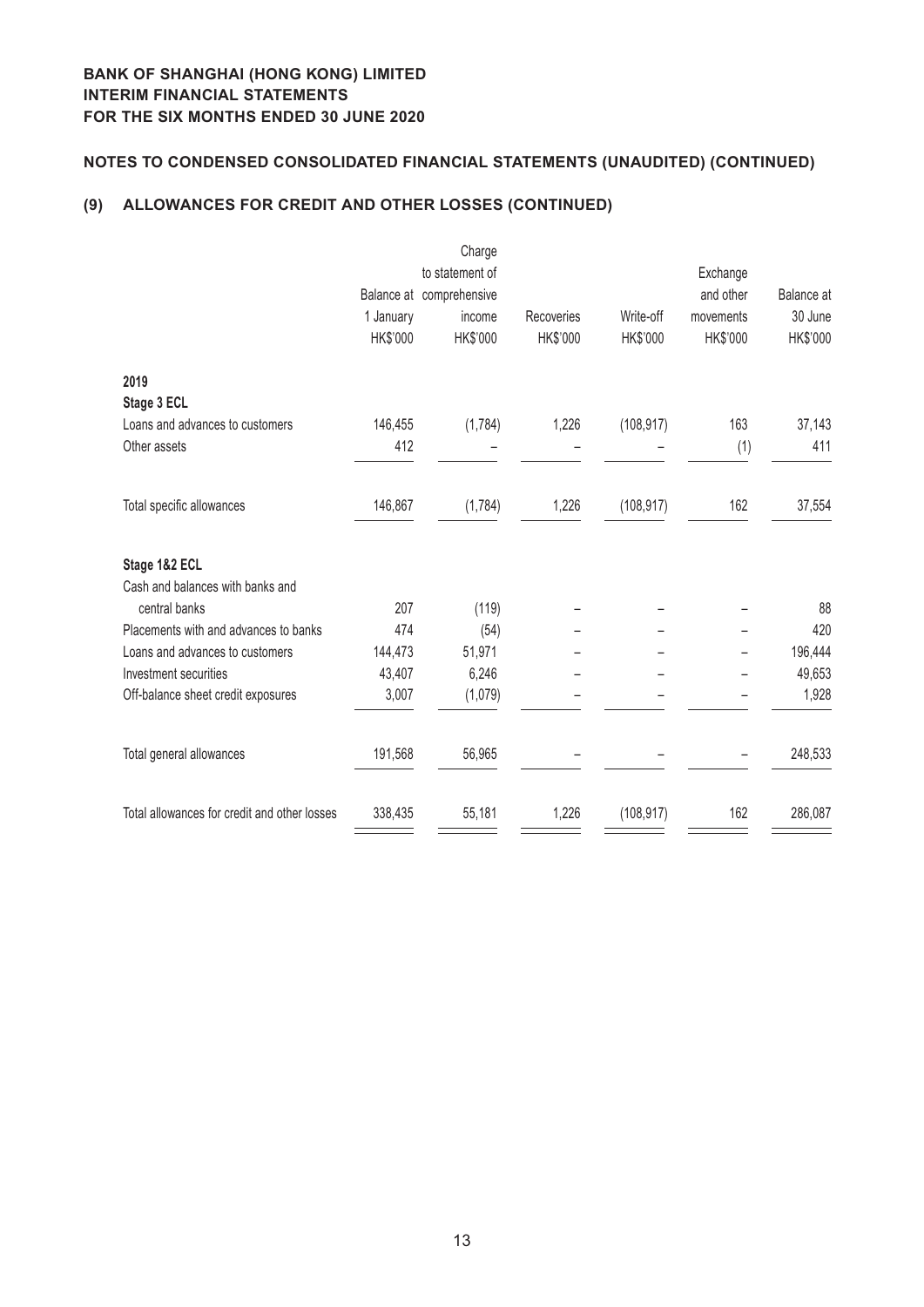## **Notes to Condensed Consolidated Financial Statements (Unaudited) (CONTINUED)**

## **(10) TAXATION**

Taxation in the condensed consolidated statement of comprehensive income is illustrated below:

|                                                                                                             | 6 months ended<br>30 Jun 2020<br>HK\$'000 | 6 months ended<br>30 Jun 2019<br>HK\$'000 |
|-------------------------------------------------------------------------------------------------------------|-------------------------------------------|-------------------------------------------|
| <b>Current tax</b>                                                                                          |                                           |                                           |
| Hong Kong profits tax<br>Provision for the period<br>Over-provision in prior year                           | 16,657<br>(195)                           | 41,063                                    |
| Taxation outside Hong Kong<br>Withholding tax in the People's Republic of China<br>Provision for the period | 16,462<br>3<br>8,658                      | 41,063<br>5,129                           |
|                                                                                                             | 25,123                                    | 46,192                                    |
| <b>Deferred tax</b>                                                                                         |                                           |                                           |
| Origination and reversal of temporary differences                                                           | (4,027)                                   | (9,838)                                   |
|                                                                                                             | 21,096                                    | 36,354                                    |

The provision for Hong Kong profits tax was calculated at 16.5% (2019: 16.5%) on the estimated assessable profits for the period. Taxation on overseas profits has been calculated on the estimated assessable profit for the periods at the rates of taxation prevailing in the countries in which the Group operates.

## **(11) OTHER COMPREHENSIVE INCOME**

#### **Components of other comprehensive income**

|                                                                                                               | 6 months ended<br>30 Jun 2020 | 6 months ended<br>30 Jun 2019 |
|---------------------------------------------------------------------------------------------------------------|-------------------------------|-------------------------------|
|                                                                                                               | HK\$'000                      | HK\$'000                      |
| Financial assets at fair value through other<br>comprehensive income:                                         |                               |                               |
| Changes in fair value recognised during the period<br>Reclassification adjustments for amounts transferred to | 14,397                        | 221,144                       |
| profit or loss upon disposal                                                                                  | (11, 317)                     | (11, 971)                     |
| Net deferred tax debited to revaluation reserve                                                               | (652)                         | (31, 894)                     |
| Net movement in revaluation reserve during the period                                                         |                               |                               |
| recognised in other comprehensive income                                                                      | 2,428                         | 177,279                       |
|                                                                                                               |                               |                               |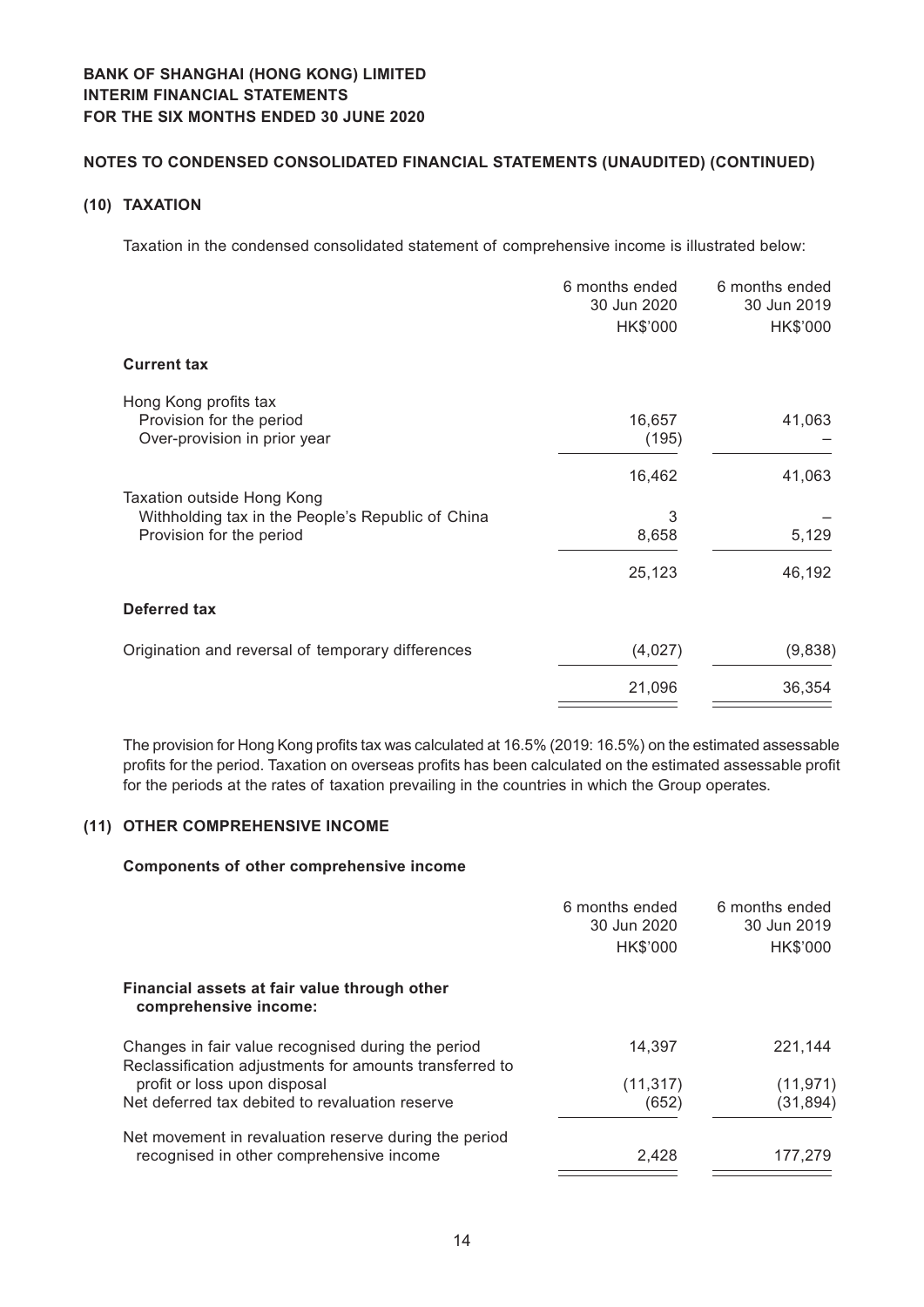## **Notes to Condensed Consolidated Financial Statements (Unaudited) (CONTINUED)**

## **(12) CASH AND BALANCES WITH BANKS AND CENTRAL BANK**

|                                                   | 30 Jun 2020 | 31 Dec 2019 |
|---------------------------------------------------|-------------|-------------|
|                                                   | HK\$'000    | HK\$'000    |
| Balances with banks                               | 688,033     | 1,101,024   |
| Balances with central bank                        | 911,343     | 4,713       |
|                                                   | 1,599,376   | 1,105,737   |
| Allowance for credit and other losses             | (293)       | (190)       |
| Net cash and balances with banks and central bank | 1,599,083   | 1,105,547   |
|                                                   |             |             |

## **(13) PLACEMENTS WITH AND ADVANCES TO BANKS**

|                                             | 30 Jun 2020 | 31 Dec 2019 |
|---------------------------------------------|-------------|-------------|
|                                             | HK\$'000    | HK\$'000    |
| Gross placements with and advances to banks |             |             |
| - maturing within one month                 | 1,180,264   | 2,013,369   |
| - maturing between one and twelve months    | 786,482     | 561,789     |
|                                             | 1,966,746   | 2,575,158   |
| Allowance for credit and other losses       | (810)       | (864)       |
| Net placements with and advances to banks   | 1,965,936   | 2,574,294   |

There were no overdue, impaired or rescheduled placements with and advances to banks for the periods indicated.

## **(14) LOANS AND ADVANCES TO CUSTOMERS**

|                                                                                      | 30 Jun 2020<br>HK\$'000 | 31 Dec 2019<br>HK\$'000 |
|--------------------------------------------------------------------------------------|-------------------------|-------------------------|
| Gross loans and advances to customers<br>Less: Allowance for credit and other losses | 18, 165, 105            | 16,853,993              |
| $-$ Stage 1 & 2 ECL                                                                  | (184, 484)              | (170, 872)              |
| $-$ Stage 3 ECL                                                                      | (171, 253)              | (113, 783)              |
|                                                                                      | 17,809,368              | 16,569,338              |
| Comprising:                                                                          |                         |                         |
| - Trade bills                                                                        | 35,453                  |                         |
| – Loans                                                                              | 17,773,915              | 16,569,338              |
|                                                                                      | 17,809,368              | 16,569,338              |
|                                                                                      |                         |                         |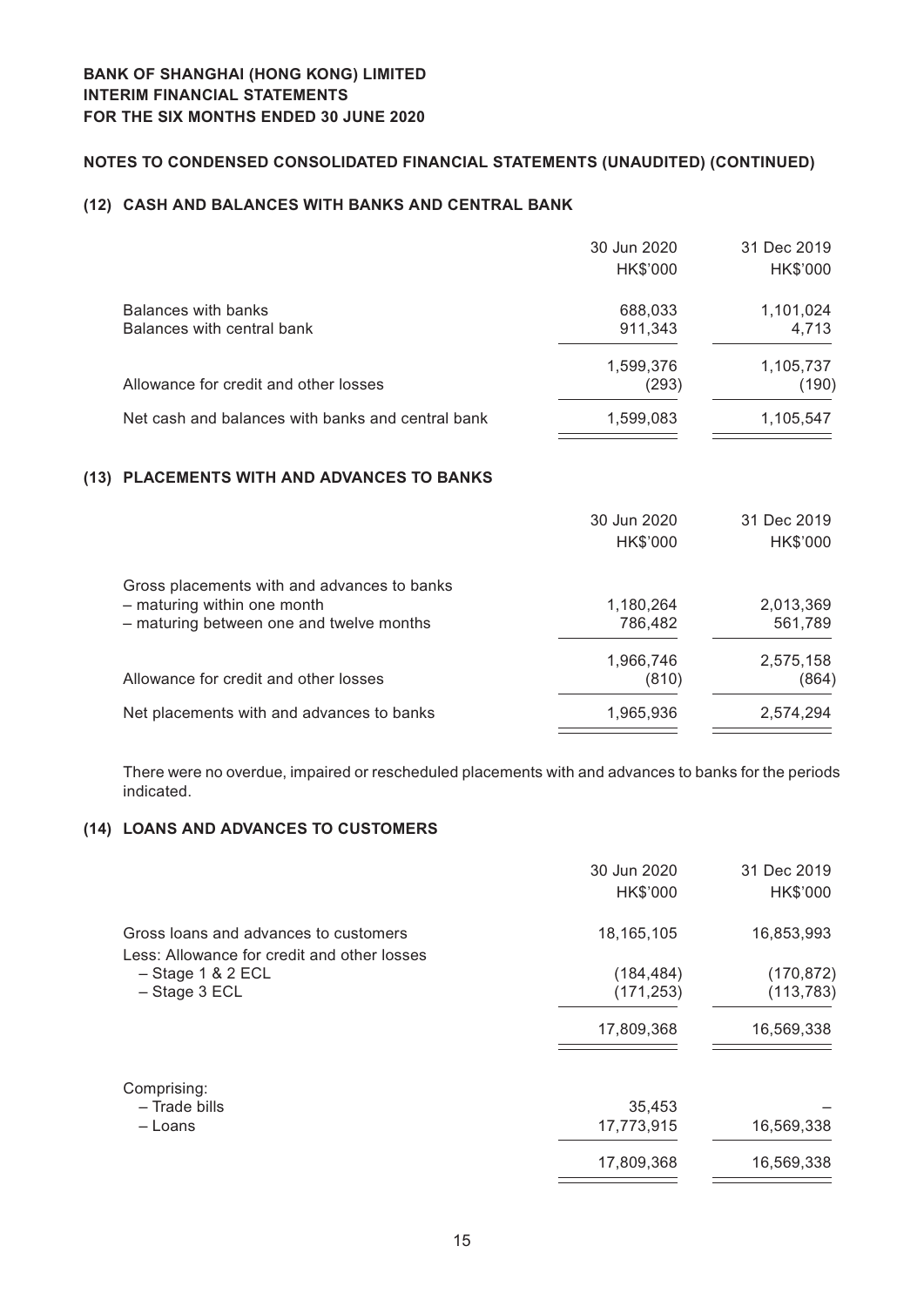## **Notes to Condensed Consolidated Financial Statements (Unaudited) (CONTINUED)**

## **(14) LOANS AND ADVANCES TO CUSTOMERS (CONTINUED)**

## **Loans and advances to customers by credit quality**

| As at 30 June 2020                                            | Stage 1<br>HK\$'000 | Stage 2<br>HK\$'000 | Stage 3<br>HK\$'000 | Total<br>HK\$'000 |
|---------------------------------------------------------------|---------------------|---------------------|---------------------|-------------------|
| Neither past due nor impaired                                 |                     |                     |                     |                   |
| – Pass                                                        | 16,674,686          |                     |                     | 16,674,686        |
| - Special Mention<br>Past due but not impaired <sup>(a)</sup> | 766,745             |                     |                     | 766,745           |
| Impaired                                                      |                     |                     | 723,674             | 723,674           |
|                                                               | 17,441,431          |                     | 723,674             | 18, 165, 105      |
|                                                               |                     |                     |                     |                   |
|                                                               | Stage 1             | Stage 2             | Stage 3             | Total             |
| As at 31 December 2019                                        | HK\$'000            | HK\$'000            | HK\$'000            | HK\$'000          |
| Neither past due nor impaired                                 |                     |                     |                     |                   |
| – Pass                                                        | 15,868,300          |                     |                     | 15,868,300        |
| - Special Mention                                             |                     | 643,711             |                     | 643,711           |
| Past due but not impaired                                     |                     |                     |                     |                   |
| Impaired                                                      |                     |                     | 341,982             | 341,982           |
|                                                               | 15,868,300          | 643,711             | 341,982             | 16,853,993        |
|                                                               |                     |                     |                     |                   |

(a) The past due but not impaired assets are classified as "Pass".

## **(15) INVESTMENT SECURITIES**

|                                                                                           | 30 Jun 2020<br>HK\$'000 | 31 Dec 2019<br>HK\$'000 |
|-------------------------------------------------------------------------------------------|-------------------------|-------------------------|
| Investment securities measured at amortised cost<br>Allowance for credit and other losses | 1,881,397<br>(41, 423)  | 3,255,859<br>(60, 626)  |
|                                                                                           | 1,839,974               | 3,195,233               |
| Investment securities at fair value through other<br>comprehensive income                 | 12,114,911              | 8,553,330               |
|                                                                                           | 13,954,885              | 11,748,563              |

As at 30 June 2020 and 31 December 2019, there were no investment securities individually determined to be impaired.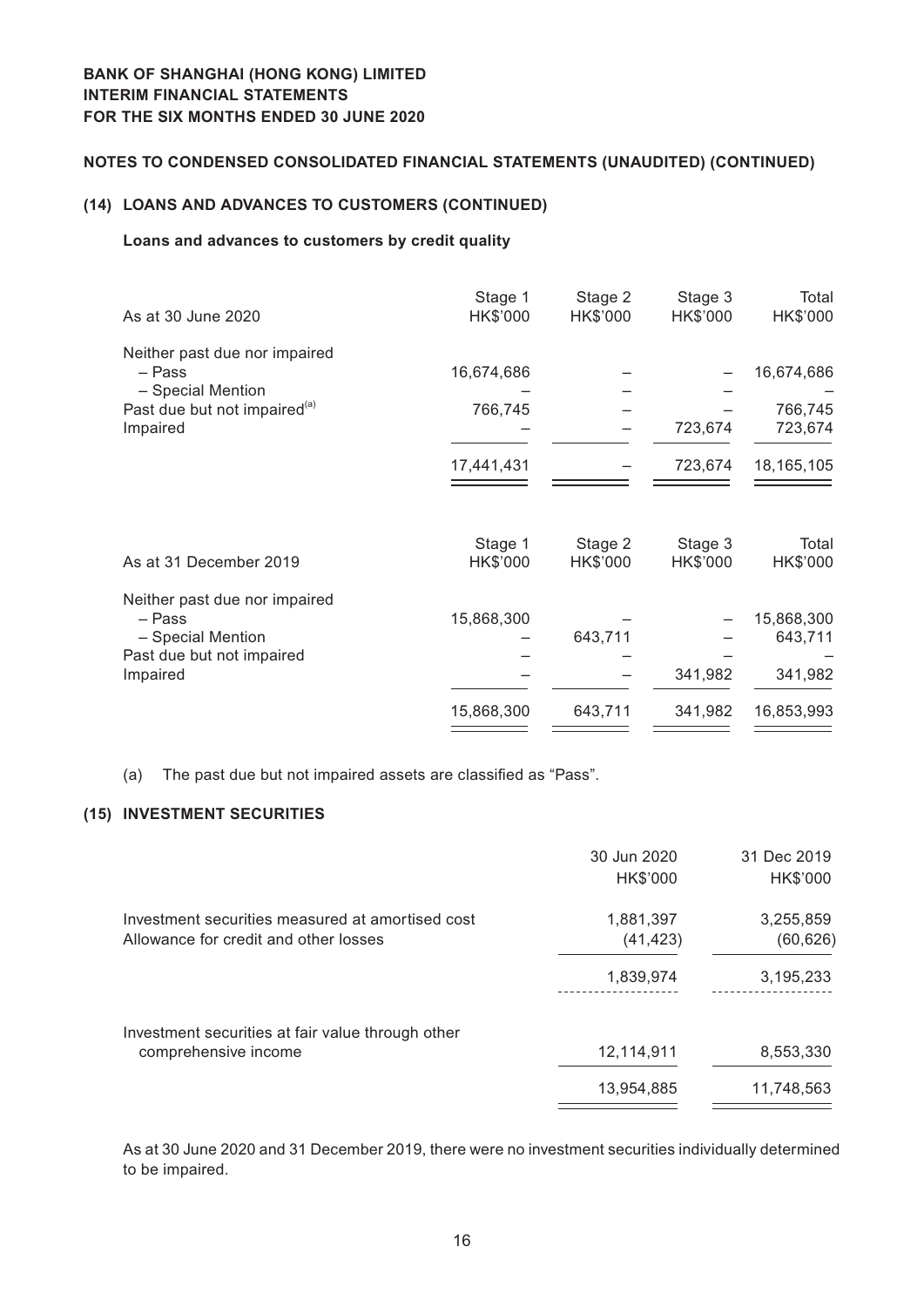# **Notes to Condensed Consolidated Financial Statements (Unaudited) (CONTINUED)**

## **(16) PROPERTY AND EQUIPMENT**

Details of movement of property and equipment are as follows:

|                                  | Leasehold<br>improvements | Furniture,<br>computer<br>and other<br>equipments | Motor<br>vehicles | RoU asset -<br>properties<br>and office<br>equipment | Total     |
|----------------------------------|---------------------------|---------------------------------------------------|-------------------|------------------------------------------------------|-----------|
|                                  | HK\$'000                  | HK\$'000                                          | HK\$'000          | HK\$'000                                             | HK\$'000  |
| Cost:                            |                           |                                                   |                   |                                                      |           |
| At 1 January 2019                | 21,799                    | 22,207                                            | 2,173             | 63,844                                               | 110,023   |
| Additions                        | 397                       | 1,492                                             | 737               | 18,203                                               | 20,829    |
| Exchange adjustments             |                           | (20)                                              | (8)               |                                                      | (28)      |
| At 31 December 2019              | 22,196                    | 23,679                                            | 2,902             | 82,047                                               | 130,824   |
| At 1 January 2020                | 22,196                    | 23,679                                            | 2,902             | 82,047                                               | 130,824   |
| <b>Additions</b>                 | 50                        | 1,202                                             |                   |                                                      | 1,252     |
| Exchange adjustments             |                           | (42)                                              | (23)              | (396)                                                | (461)     |
| Write-off                        |                           | (1, 351)                                          |                   |                                                      | (1, 351)  |
| At 30 June 2020                  | 22,246                    | 23,488                                            | 2,879             | 81,651                                               | 130,264   |
| <b>Accumulated depreciation:</b> |                           |                                                   |                   |                                                      |           |
| At 1 January 2019                | (11,081)                  | (17, 535)                                         | (1, 126)          |                                                      | (29, 742) |
| Charge for the year              | (3,833)                   | (2,983)                                           | (383)             | (25, 595)                                            | (32, 794) |
| Exchange adjustments             |                           | 16                                                | 3                 | 17                                                   | 36        |
| At 31 December 2019              | (14, 914)                 | (20, 502)                                         | (1,506)           | (25, 578)                                            | (62, 500) |
| At 1 January 2020                | (14, 914)                 | (20, 502)                                         | (1, 506)          | (25, 578)                                            | (62, 500) |
| Charge for the period            | (1, 971)                  | (1,019)                                           | (206)             | (12, 763)                                            | (15, 959) |
| Exchange adjustments             |                           | 19                                                | 5                 | 107                                                  | 131       |
| Write-off                        |                           | 1,351                                             |                   |                                                      | 1,351     |
| At 30 June 2020                  | (16, 885)                 | (20, 151)                                         | (1,707)           | (38, 234)                                            | (76, 977) |
| Net book value:                  |                           |                                                   |                   |                                                      |           |
| At 30 June 2020                  | 5,361                     | 3,337                                             | 1,172             | 43,417                                               | 53,287    |
| At 31 December 2019              | 7,282                     | 3,177                                             | 1,396             | 56,469                                               | 68,324    |
|                                  |                           |                                                   |                   |                                                      |           |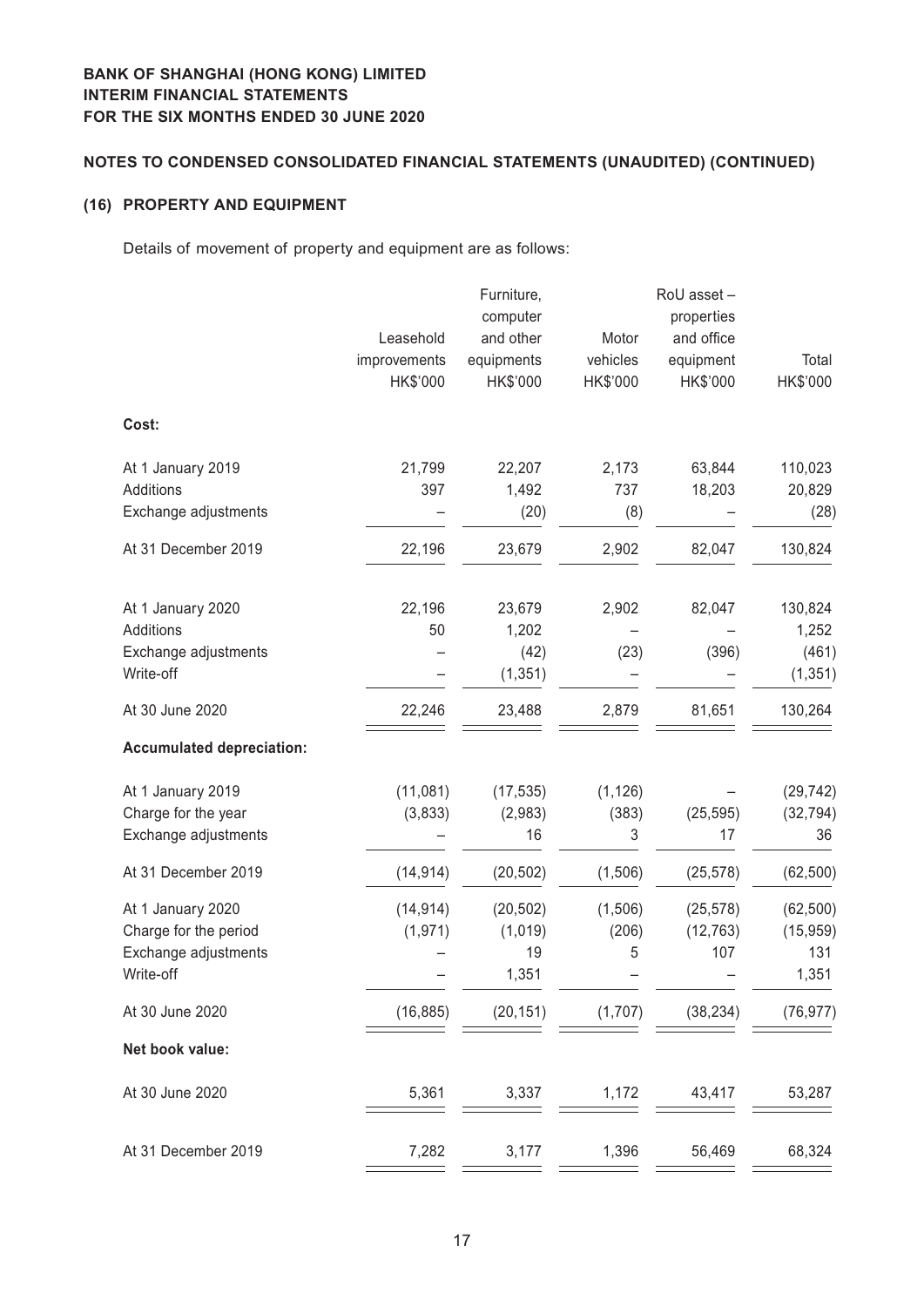# **Notes to Condensed Consolidated Financial Statements (Unaudited) (CONTINUED)**

#### **(17) OTHER ASSETS**

|                                      | 30 Jun 2020<br>HK\$'000 | 31 Dec 2019<br>HK\$'000 |
|--------------------------------------|-------------------------|-------------------------|
| Interest receivables (Note a)        | 212,581                 | 235,639                 |
| Collaterals placed (Note b)          | 41,464                  | 8,254                   |
| Fees receivable                      | 16,092                  | 15,924                  |
| Customer liability under acceptances | 11,586                  | 3,949                   |
| Prepaid expenses                     | 16,376                  | 8,248                   |
| Accounts receivable                  | 7,905                   | 4,225                   |
| <b>Others</b>                        | 7,801                   | 8,252                   |
|                                      | 313,805                 | 284,491                 |

Note a: Included Stage 3 ECL of \$67,084,000 (2019: \$8,351,000).

Note b: Mainly relates to cash collaterals placed in respect of derivative financial liabilities.

## **(18) DEPOSITS FROM CUSTOMERS**

|                                  | 30 Jun 2020 | 31 Dec 2019 |
|----------------------------------|-------------|-------------|
|                                  | HK\$'000    | HK\$'000    |
| Deposits from customers          |             |             |
| - time, call and notice deposits | 11,620,840  | 12.374.436  |

# **(19) CERTIFICATES OF DEPOSIT AND OTHER DEBT SECURITIES ISSUED**

|                                                                                                       | 30 Jun 2020<br>HK\$'000 | 31 Dec 2019<br>HK\$'000 |
|-------------------------------------------------------------------------------------------------------|-------------------------|-------------------------|
| Certificates of deposits issued at amortised costs<br>Other debt securities issued at amortised costs | 3,876,460               | 2,560,568               |
| (note 22(d))                                                                                          | 3,870,760               | 3,886,385               |
|                                                                                                       | 7,747,220               | 6,446,953               |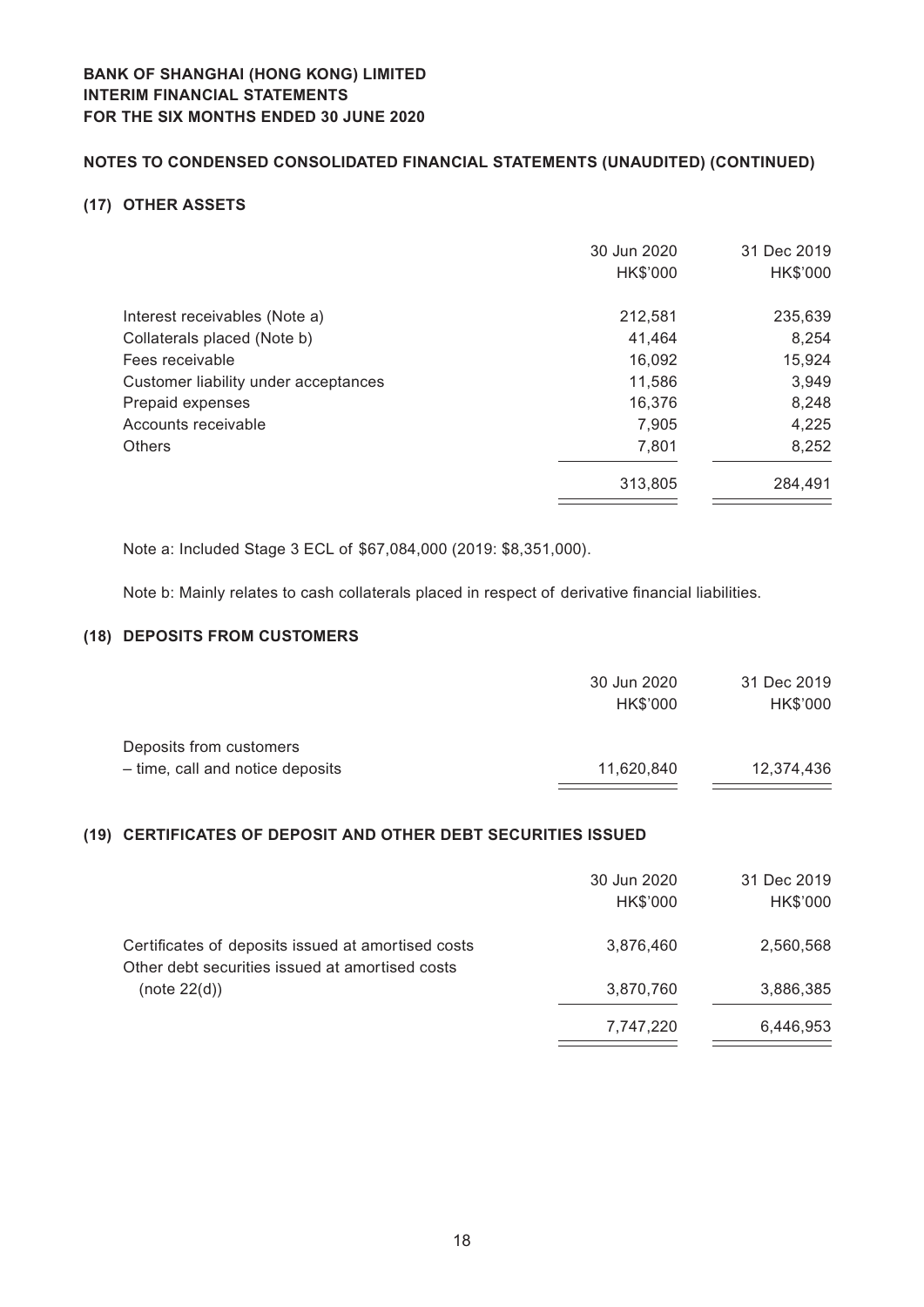## **Notes to Condensed Consolidated Financial Statements (Unaudited) (CONTINUED)**

#### **(20) OTHER LIABILITIES**

| 30 Jun 2020<br>HK\$'000 | 31 Dec 2019<br>HK\$'000 |
|-------------------------|-------------------------|
| 133,406                 | 184,667                 |
|                         | 3,949                   |
| 4.576                   | 169,460                 |
| 2,077                   | 6,598                   |
| 63,840                  | 94,924                  |
| 17,030                  | 8,866                   |
| 1,690,244               |                         |
| 44,665                  | 15,829                  |
| 11,667                  | 14,239                  |
| 1,979,091               | 498.532                 |
|                         | 11.586                  |

Note a: Included allowance for credit and other losses of HK\$8,611,000 (2019: \$11,600,000).

## **(21) DERIVATIVE FINANCIAL INSTRUMENTS**

Derivative financial instruments are presented in net when there is a legally enforceable right to set off the recognised amounts, and there is an intention to settle them on a net basis or realise the asset and settle the liability simultaneously. As at 30 June 2020, no derivative financial instruments have fulfilled the above criteria, therefore no derivative financial instruments were offset on the condensed consolidated statement of financial position (2019: Nil).

#### **Derivatives – held for trading**

|                                                  |           | At 30 Jun 2020 |             |          |           | At 31 Dec 2019 |             |          |
|--------------------------------------------------|-----------|----------------|-------------|----------|-----------|----------------|-------------|----------|
|                                                  |           |                |             | Credit   |           |                |             | Credit   |
|                                                  |           | Derivative     | Derivative  | risk-    |           | Derivative     | Derivative  | risk-    |
|                                                  | Notional  | financial      | financial   | weighted | Notional  | financial      | financial   | weighted |
|                                                  | amount    | assets         | liabilities | amounts  | amount    | assets         | liabilities | amounts  |
|                                                  | HK\$'000  | HK\$'000       | HK\$'000    | HK\$'000 | HK\$'000  | HK\$'000       | HK\$'000    | HK\$'000 |
| Exchange rate<br>contracts                       |           |                |             |          |           |                |             |          |
| - Spot and forward<br>Interest rate<br>contracts | 7,994,626 | 17,331         | 7,258       | 19,455   | 5,805,730 | 22,942         | 19,535      | 21,730   |
| – Swap<br>- forward forward                      | 1,546,397 | 20,557         | 44,922      | 25,096   | 1,280,650 | 8,190          | 2,493       | 12,056   |
| deposits                                         |           |                |             | -        | 1,463,881 |                |             |          |
|                                                  | 9,541,023 | 37,888         | 52,180      | 44,551   | 8,550,261 | 31,132         | 22,028      | 33,786   |
|                                                  |           |                |             |          |           |                |             |          |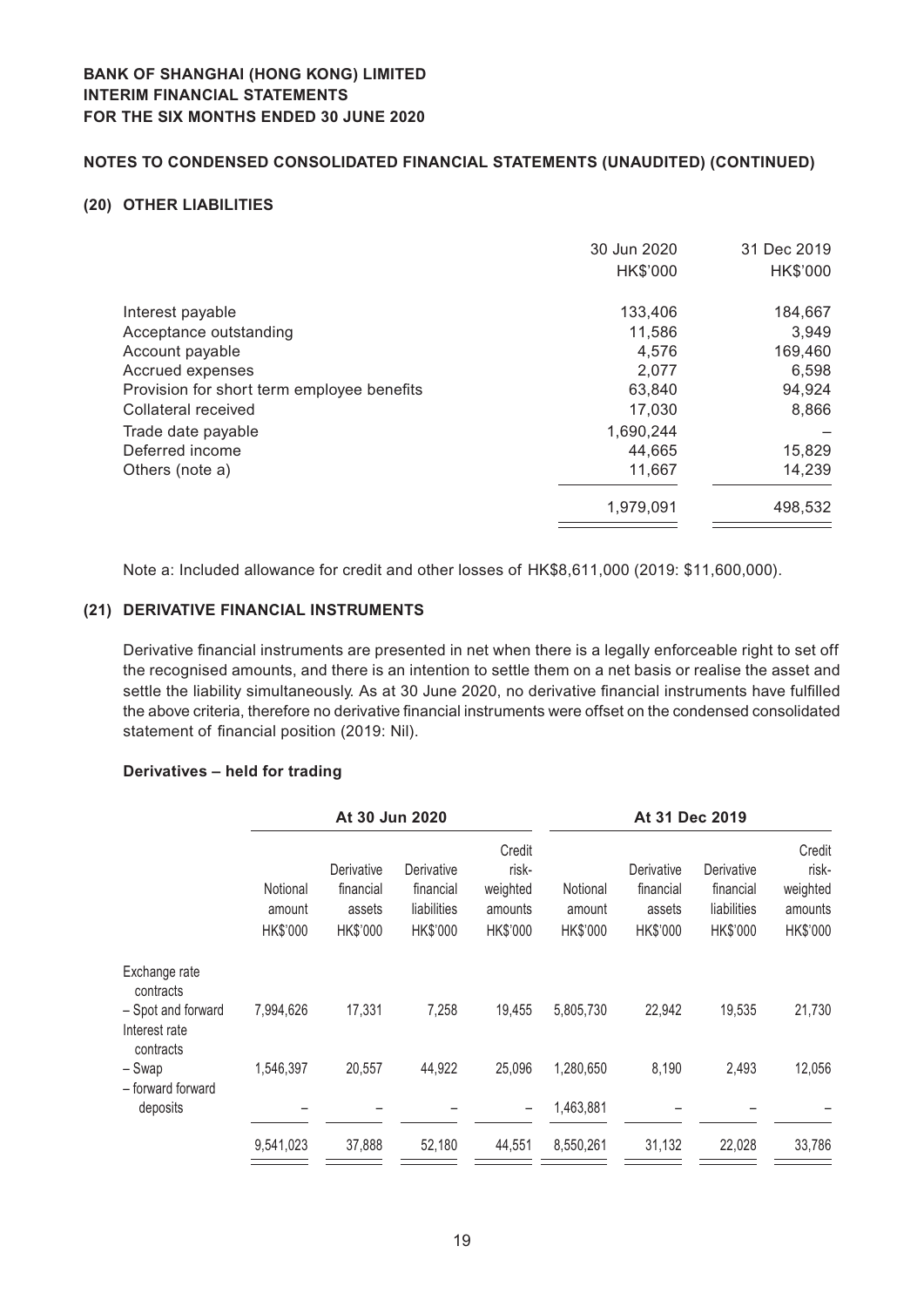## **(22) NOTES TO CONDENSED CONSOLIDATED STATEMENT OF CASH FLOWS**

#### **(a) Reconciliation of profit before taxation to net cash outflow from the operating activities**

|                                                                                                                     | <b>Notes</b> | 6 months ended<br>30 Jun 2020<br>HK\$'000 | 6 months ended<br>30 Jun 2019<br>HK\$'000 |
|---------------------------------------------------------------------------------------------------------------------|--------------|-------------------------------------------|-------------------------------------------|
| Profit before taxation                                                                                              |              | 138,178                                   | 205,332                                   |
| Adjustments for:                                                                                                    |              |                                           |                                           |
| Interest income                                                                                                     |              | (637, 634)                                | (641, 449)                                |
| Interest expense                                                                                                    |              | 319,527                                   | 359,751                                   |
| Depreciation of property and equipment                                                                              | 8            | 3,196                                     | 3,587                                     |
| Amortisation of right-of-use assets                                                                                 | 8            | 12,763                                    | 12,789                                    |
| Amortisation of intangible assets                                                                                   | 8            | 1,492                                     | 1,545                                     |
| Written off of loans and advances net of recoveries                                                                 |              |                                           | (107, 692)                                |
| Impairment charges                                                                                                  | 9            | 135,127                                   | 55,181                                    |
| Net income from investment securities                                                                               |              | (11, 317)                                 | (11, 971)                                 |
| Interest received                                                                                                   |              | 319,740                                   | 409,132                                   |
| Interest paid                                                                                                       |              | (276, 502)                                | (288, 451)                                |
| Elimination of exchange differences and other<br>non-cash items                                                     |              | (36, 277)                                 | 44,110                                    |
| Operating (loss)/profit before changes in<br>working capital                                                        |              | (31, 707)                                 | 41,864                                    |
| Changes in financial assets at fair value through<br>profit or loss<br>Change in balances and placements with banks |              | (102, 094)                                | (272, 491)                                |
| and advances to banks with original maturity<br>beyond three months                                                 |              | 155,922                                   | 4                                         |
| Change in gross loans and advances to customers                                                                     |              | (1, 299, 541)                             | 7,454                                     |
| Change in other assets                                                                                              |              | (44, 613)                                 | (4, 593)                                  |
| Change in deposits from banks                                                                                       |              | 504,647                                   |                                           |
|                                                                                                                     |              |                                           | 352,160                                   |
| Change in deposits from customers                                                                                   |              | (753, 596)                                | 844,117                                   |
| Change in certificates of deposit issued<br>Change in financial assets sold under repurchase                        |              | 1,311,317                                 | (2, 174, 467)                             |
| agreement<br>Change in financial liabilities at fair value through                                                  |              | (550,067)                                 |                                           |
| profit or loss                                                                                                      |              | (111, 765)                                | 114,031                                   |
| Change in other liabilities                                                                                         |              | (152, 708)                                | 24,171                                    |
| <b>Cash used in operating activities</b>                                                                            |              | (1,074,205)                               | (1,067,750)                               |
| Hong Kong profits tax paid                                                                                          |              | (53,960)                                  | (12, 108)                                 |
| Tax paid outside Hong Kong                                                                                          |              | (23, 643)                                 | (10, 265)                                 |
| Net cash outflow from operating activities                                                                          |              | (1, 151, 808)                             | (1,090,123)                               |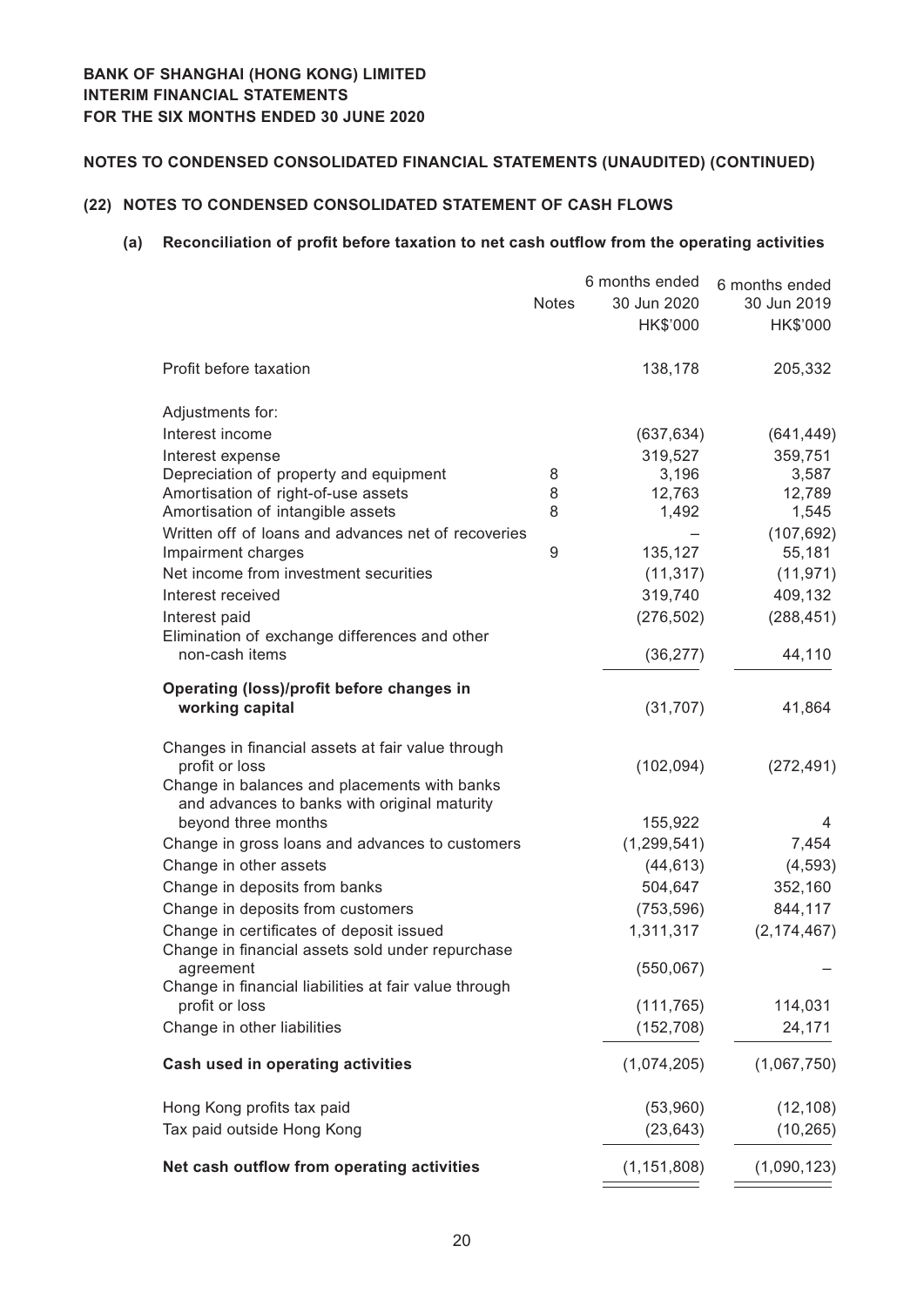# **Notes to Condensed Consolidated Financial Statements (Unaudited) (CONTINUED)**

# **(22) NOTES TO CONDENSED CONSOLIDATED STATEMENT OF CASH FLOWS (CONTINUED)**

#### **(b) Cash and cash equivalents in the condensed consolidated statement of cash flows**

|                                                       | 30 Jun 2020<br>HK\$'000 | 30 Jun 2019<br>HK\$'000 |
|-------------------------------------------------------|-------------------------|-------------------------|
| Gross cash and balances with banks and central        |                         |                         |
| bank (Note 12)                                        | 1,599,376               | 652,216                 |
| Less: Balances with banks for segregated accounts     | (301)                   | (4,001)                 |
| Gross placements with banks with original maturity    |                         |                         |
| within three months                                   | 1,857,211               | 1,973,648               |
| Financial assets at fair value through profit or loss |                         |                         |
| with original maturity within three months            |                         | 54,607                  |
| Investment securities with original maturity within   |                         |                         |
| three months                                          | 2,127,348               | 967,903                 |
|                                                       | 5,583,634               | 3,644,373               |

## **(c) Reconciliation with the condensed consolidated statement of financial position**

|                                                       | 30 Jun 2020<br>HK\$'000 | 30 Jun 2019<br>HK\$'000 |
|-------------------------------------------------------|-------------------------|-------------------------|
| Cash and balances with banks and central bank         |                         |                         |
| (Note 12)                                             | 1,599,376               | 652,216                 |
| Gross placements with and advances to banks           |                         |                         |
| (Note 13)                                             | 1,966,746               | 1,973,648               |
| Financial assets at fair value through profit or loss | 806,108                 | 660,281                 |
| Investment securities                                 | 13,996,308              | 9,766,952               |
| Amounts shown in the condensed consolidated           |                         |                         |
| statement of financial position                       | 18,368,538              | 13,053,097              |
| Less: Balances, gross placements with and             |                         |                         |
| advances to banks financial assets at fair value      |                         |                         |
| through profit or loss and investment securities      |                         |                         |
| with an original maturity beyond three months         | (12, 784, 603)          | (9,404,723)             |
| Less: Balances with banks for segregated accounts     | (301)                   | (4,001)                 |
|                                                       |                         |                         |
|                                                       | 5,583,634               | 3,644,373               |
|                                                       |                         |                         |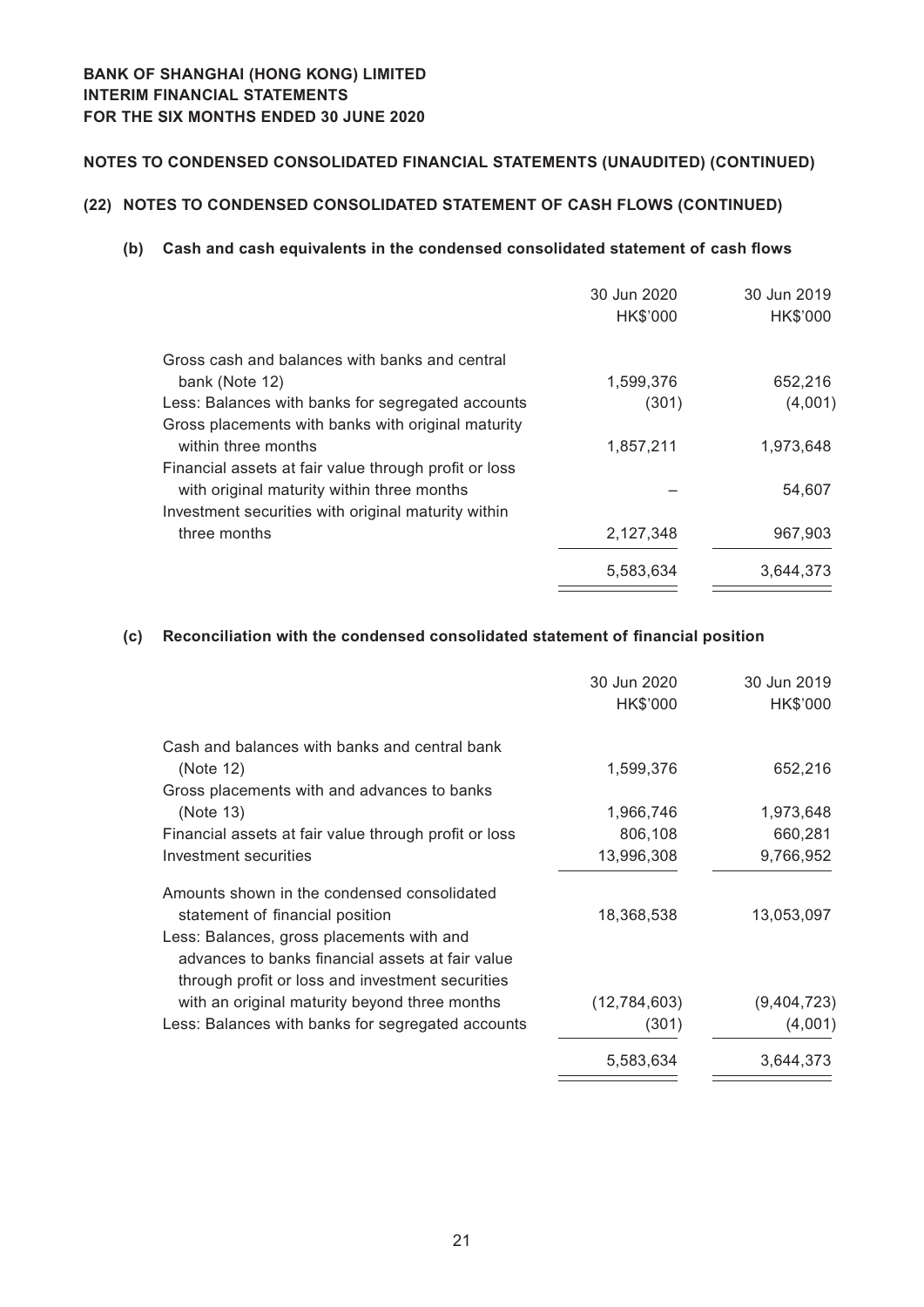#### **(22) NOTES TO CONDENSED CONSOLIDATED STATEMENT OF CASH FLOWS (CONTINUED)**

#### **(d) Reconciliation of liabilities arising from financing activities:**

The table below details changes in the Group's liabilities from financing activities, including both cash and non-cash change. Liabilities arising from financing activities are liabilities for which cash flows were, or future cash flows will be, classified in the cash flow statement as cash flows from financing activities.

| securities<br>issued<br>(note 19)<br>\$'000 | Short-term<br>borrowings<br>\$'000 | Other<br>borrowings<br>\$'000    | Lease<br>Liabilities<br>\$'000 | Total<br>\$'000                                                           |
|---------------------------------------------|------------------------------------|----------------------------------|--------------------------------|---------------------------------------------------------------------------|
| 3,898,728                                   | 102,123                            |                                  | 63,844                         | 4,064,695                                                                 |
| (142, 562)                                  | (50, 638)<br>(1, 835)              | (193, 129)<br>193,129<br>(9,931) | (24, 551)<br>(2, 499)          | (193, 129)<br>(50, 638)<br>193,129<br>(24, 551)<br>(2, 499)<br>(154, 328) |
| (142, 562)                                  | (52, 473)                          | (9,931)                          | (27,050)                       | (232, 016)                                                                |
| 142,562<br>(12, 343)<br>130,219             | 1,835<br>1,835                     | 9,931<br>9,931                   | 18,203<br>2,499<br>20,702      | 18,203<br>156,827<br>(12, 343)<br>162,687                                 |
| 3,886,385                                   | 51,485                             |                                  | 57,496                         | 3,995,366                                                                 |
| (60, 833)                                   | 1,687,954<br>(14, 433)             |                                  | (12, 479)<br>(1,007)           | 1,687,954<br>(12, 479)<br>(1,007)<br>(75, 266)                            |
| (60, 833)                                   | 1,673,521                          |                                  | (13, 486)                      | 1,599,202                                                                 |
| 63,375<br>(18, 167)                         | 14,433                             |                                  | 1,007<br>(303)                 | 78,815<br>(18, 470)                                                       |
| 45,208                                      | 14,433                             |                                  | 704                            | 60,345                                                                    |
| 3,870,760                                   | 1,739,439                          |                                  | 44,714                         | 5,654,913                                                                 |
|                                             | Other debt                         |                                  |                                |                                                                           |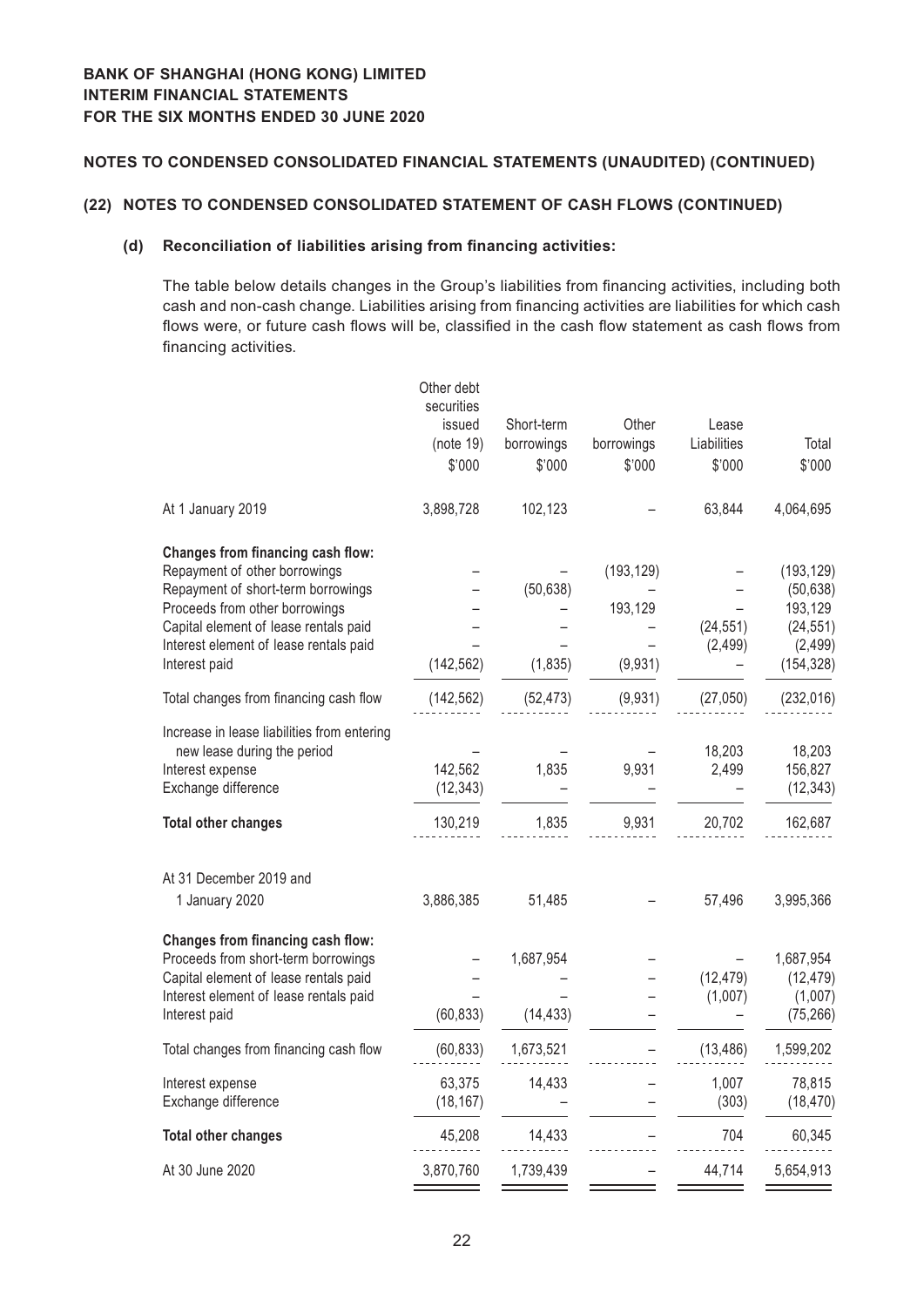## **Notes to Condensed Consolidated Financial Statements (Unaudited) (CONTINUED)**

## **(23) SHARE CAPITAL**

|                                         | No. of shares<br>'000 | HK\$'000  |
|-----------------------------------------|-----------------------|-----------|
| Ordinary shares, issued and fully paid: |                       |           |
| At 30 June 2020 and 31 December 2019    | 360,439               | 4,000,000 |

The holders of ordinary shares are entitled to receive dividends as declared from time to time and are entitled to one vote per share at meetings of the Company. All ordinary shares rank equally with regards to the Company's residual assets.

## **(24) CONTINGENT LIABILITIES AND COMMITMENTS**

|                                            | 30 Jun 2020<br>HK\$'000 | 31 Dec 2019<br>HK\$'000 |
|--------------------------------------------|-------------------------|-------------------------|
| Contract amounts                           |                         |                         |
| - Trade-related contingencies              |                         | 7,103                   |
| - Transaction-related contingencies        | 10,860                  | 10,860                  |
| $-$ Other commitments:                     |                         |                         |
| - which are unconditionally cancellable    | 1,723,738               | 2,447,850               |
| - with an original maturity under one year | 292,060                 | 251,597                 |
| - with an original maturity over one year  | 166,066                 | 195,656                 |
|                                            | 2,192,724               | 2,913,066               |
| Credit risk weighted amount                | 141,445                 | 149,012                 |
|                                            |                         |                         |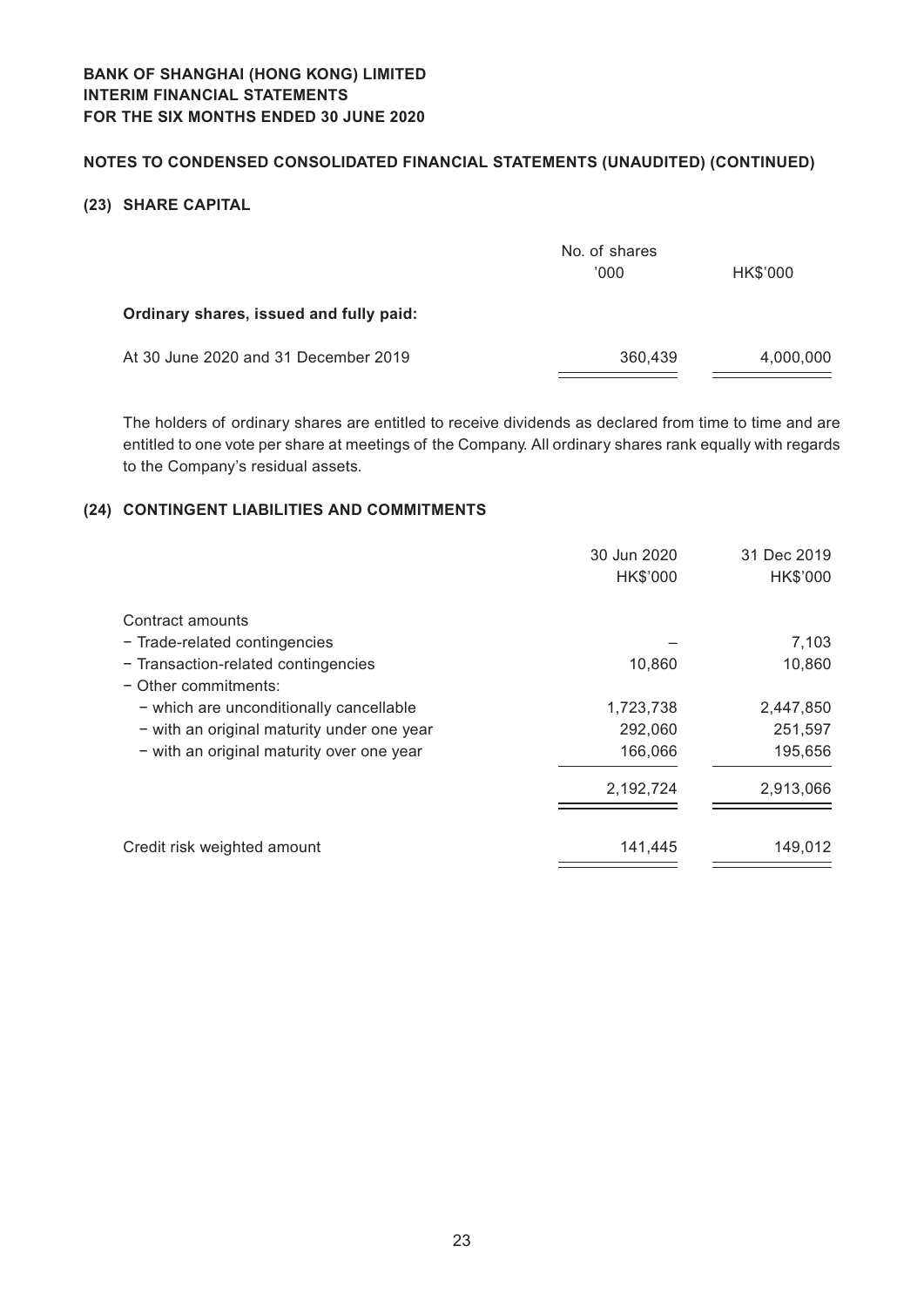#### **(25) FAIR VALUE OF FINANCIAL INSTRUMENTS**

#### **(a) Financial assets and liabilities measured at fair value**

Fair value estimates are generally subjective in nature, and are made as of a specific point in time based on the characteristics of the financial instruments and relevant market information. The Group measures fair value using the following fair value hierarchy that reflects the significance of the inputs used in making the measurements:

- Level 1: fair value measured using quoted market prices (unadjusted) in active markets for identical assets and liabilities.
- Level 2: fair value measured using valuation techniques based on observable inputs, either directly or indirectly. This category includes quoted prices in active markets for similar financial instruments, or quoted prices for identical or similar instruments in markets that are considered less than active, or other valuation techniques where all significant inputs are directly or indirectly observable from market data.
- Level 3: fair value measured using significant unobservable inputs. This category includes inputs to valuation techniques not based on observable data and the unobservable inputs have a significant effect on the instrument's valuation. This category includes instruments that are valued based on quoted prices for similar instruments where significant unobservable adjustments or assumptions are required to reflect difference between the instruments.

Where available, the most suitable measure for fair value is the quoted market price. In absence of organised secondary markets for most of the unlisted securities and over-the-counter derivatives, direct market prices of these financial instruments may not be available. The fair values of such instruments are therefore calculated based on established valuation techniques using current market parameters or market prices provided by counterparties.

The fair value of forward foreign exchange contracts is determined using forward exchange market rates at the reporting date. For other derivative financial instruments, the Group uses estimated discounted cash flows to determine their fair value and the discount rate used is a discount rate at the end of reporting period applicable for an instrument with similar terms and conditions.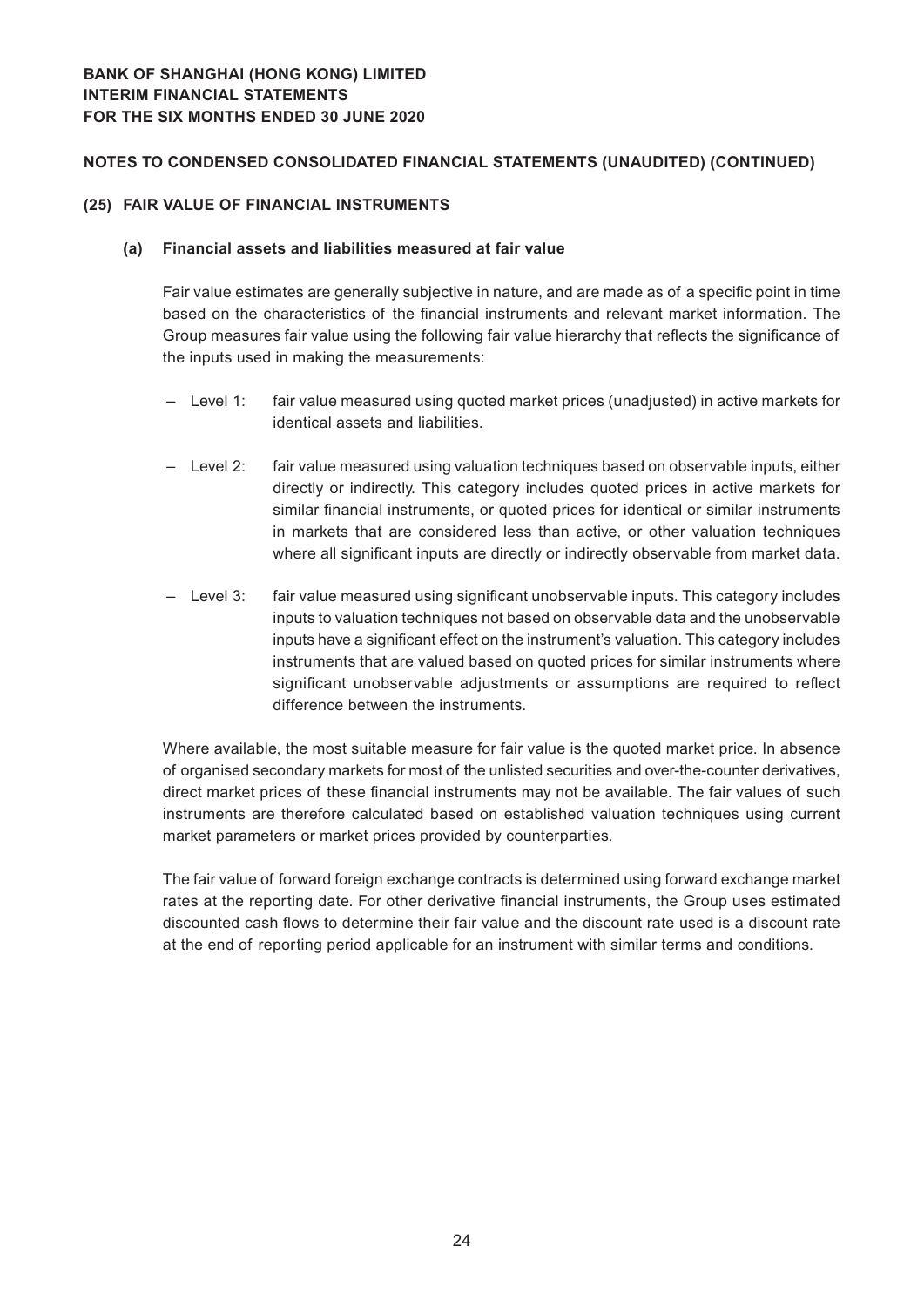**At 30 June 2020**

## **Notes to Condensed Consolidated Financial Statements (Unaudited) (CONTINUED)**

#### **(25) FAIR VALUE OF FINANCIAL INSTRUMENTS (CONTINUED)**

#### **(a) Financial assets and liabilities measured at fair value (continued)**

The table below analyses financial instruments, measured at fair value as at 30 June 2020 and 31 December 2019, by the level in the fair value hierarchy into which the fair value treatment is categorised.

|                                                                              | Level 1<br>HK\$'000 | Level 2<br>HK\$'000 | Level 3<br>HK\$'000 | Total<br>HK\$'000 |
|------------------------------------------------------------------------------|---------------------|---------------------|---------------------|-------------------|
| <b>Recurring fair value</b><br>measurements                                  |                     |                     |                     |                   |
| <b>Assets</b>                                                                |                     |                     |                     |                   |
| Financial assets at fair value<br>through profit or loss                     |                     | 434,368             | 371,740             | 806,108           |
| Derivative financial assets<br>(note 21)                                     |                     | 37,888              |                     | 37,888            |
| Investment securities at fair<br>value through other<br>comprehensive income |                     |                     |                     |                   |
| (note 15)                                                                    | 2,291,527           | 9,823,384           |                     | 12,114,911        |
| <b>Liabilities</b>                                                           |                     |                     |                     |                   |
| Derivative financial liabilities<br>(note 21)                                |                     | 52,180              |                     | 52,180            |
|                                                                              |                     |                     |                     |                   |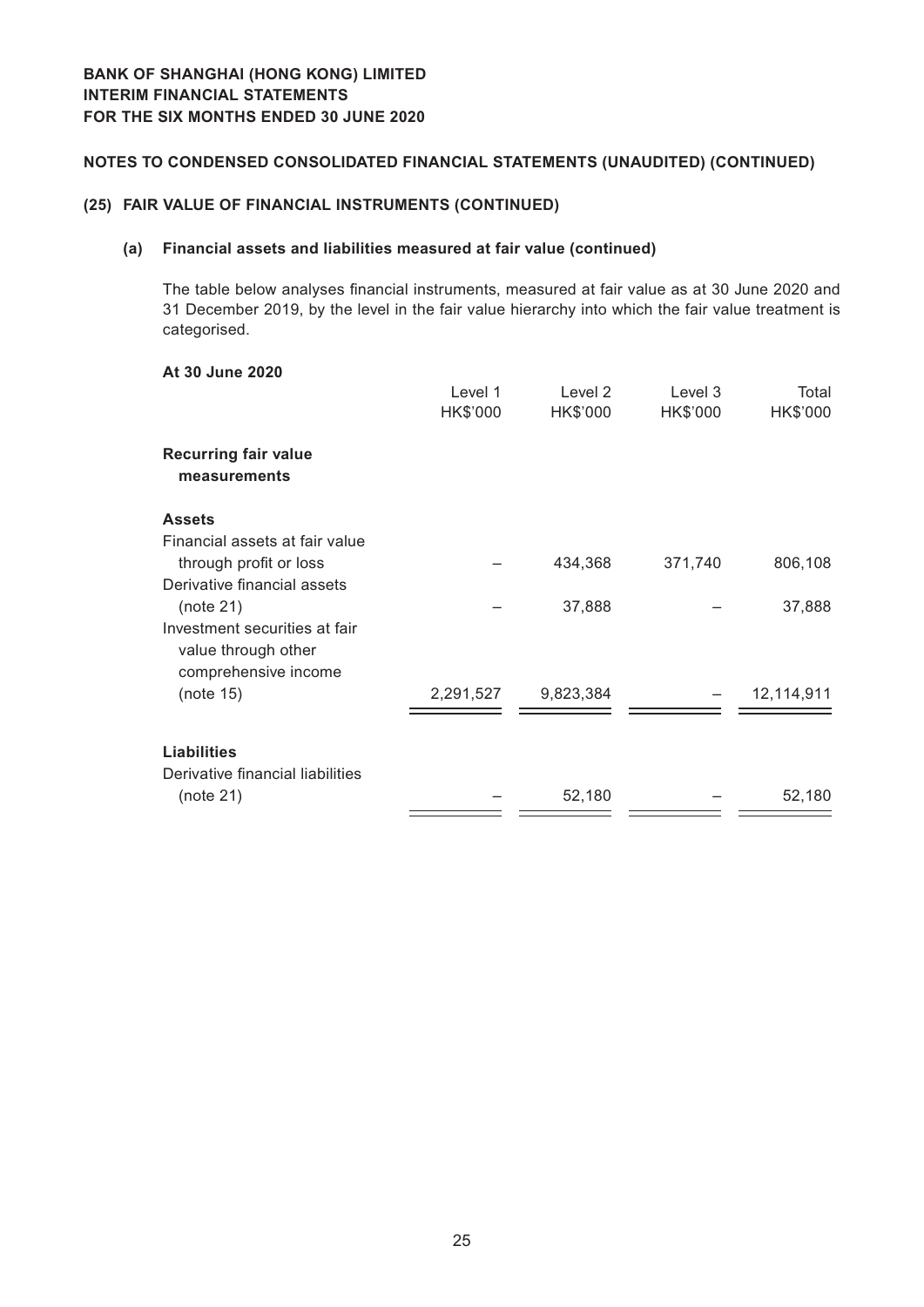#### **(25) FAIR VALUE OF FINANCIAL INSTRUMENTS (CONTINUED)**

#### **(a) Financial assets and liabilities measured at fair value (continued) At 31 December 2019**

| . UI DUUUIIINUI LUIU<br><b>Recurring fair value</b><br>measurements          | Level 1<br>HK\$'000 | Level 2<br>HK\$'000 | Level 3<br>HK\$'000 | Total<br>HK\$'000 |
|------------------------------------------------------------------------------|---------------------|---------------------|---------------------|-------------------|
| <b>Assets</b>                                                                |                     |                     |                     |                   |
| Financial assets at fair value                                               |                     |                     |                     |                   |
| through profit or loss                                                       | 30,426              | 113,189             | 377,073             | 520,688           |
| Derivative financial assets                                                  |                     |                     |                     |                   |
| (note 21)                                                                    |                     | 31,132              |                     | 31,132            |
| Investment securities at fair<br>value through other<br>comprehensive income |                     |                     |                     |                   |
| (note 15)                                                                    | 1,185,478           | 7,367,852           |                     | 8,553,330         |
|                                                                              |                     |                     |                     |                   |
| <b>Liabilities</b>                                                           |                     |                     |                     |                   |
| Financial liabilities at fair value                                          |                     |                     |                     |                   |
| through profit or loss                                                       |                     |                     | 111,765             | 111,765           |
| Derivative financial liabilities                                             |                     |                     |                     |                   |
| (note 21)                                                                    |                     | 22,028              |                     | 22,028            |
|                                                                              |                     |                     |                     |                   |

During the six months ended 30 June 2020 and the year of 2019, there were no transfers of financial instruments between Level 1 and Level 2. The Group's policy is to recognise transfers between levels of fair value hierarchy as at the end of the reporting period in which they occur.

The fair value of the debt securities in Level 2 is determined using broker quotes as at the end of the reporting period.

#### *Valuation of financial instruments with significant unobservable inputs*

The fair value of fair value through other comprehensive income/investment securities and financial liabilities at fair value through profit or loss in Level 3 is determined using significant inputs from the most recent transactions. As at 30 June 2020, it is estimated that with all other variable held constant, an increase/decrease in the price of same products by 5% would have increased/ decreased the Group's equity by \$13.9 million (2019: \$9.9 million).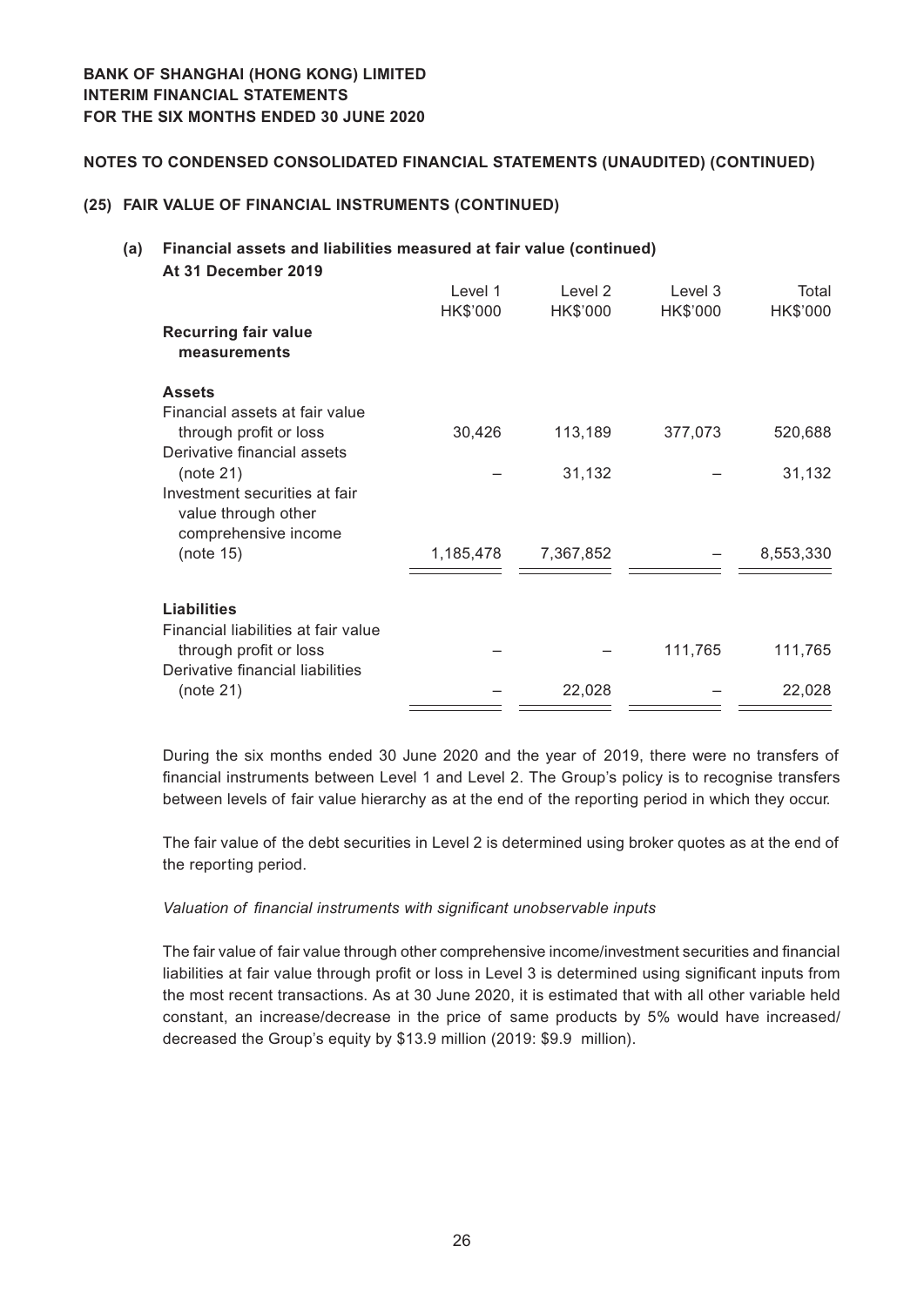#### **(25) FAIR VALUE OF FINANCIAL INSTRUMENTS (CONTINUED)**

#### **(a) Financial assets and liabilities measured at fair value (continued)**

The movement during the period in the balance of these Level 3 fair value measurements are as follows:

|                                                                                                                           |                                                            | Assets                           |                                               | Liabilities                                        |                   |
|---------------------------------------------------------------------------------------------------------------------------|------------------------------------------------------------|----------------------------------|-----------------------------------------------|----------------------------------------------------|-------------------|
|                                                                                                                           | Wealth<br>management<br>products<br>from banks<br>HK\$'000 | Convertible<br>bonds<br>HK\$'000 | Unlisted<br>equity<br>investments<br>HK\$'000 | Unlisted<br>issued<br>notes<br>payable<br>HK\$'000 | Total<br>HK\$'000 |
| At 1 January 2020                                                                                                         |                                                            | 352,060                          | 25,013                                        | (111, 765)                                         | 265,308           |
| Payment for purchases                                                                                                     | 173,834                                                    | 27,559                           | 104,058                                       |                                                    | 305,451           |
| Disposal/redemption for the products                                                                                      | (156, 915)                                                 | (145, 664)                       |                                               | 111,440                                            | (191, 139)        |
| Other changes                                                                                                             | (489)                                                      | (7, 217)                         | (499)                                         | 325                                                | (7,880)           |
| At 30 June 2020                                                                                                           | 16,430                                                     | 226,738                          | 128,572                                       |                                                    | 371,740           |
| Total gains or losses for the period<br>reclassified from other comprehensive<br>income on disposal                       |                                                            |                                  |                                               |                                                    |                   |
| Total gains or losses for the period<br>included in profit or loss for assets held<br>at the end of the reporting period: |                                                            |                                  |                                               |                                                    |                   |
| - Other operating income                                                                                                  | 290                                                        |                                  |                                               |                                                    | 290               |
| - Interest income                                                                                                         |                                                            | 17,162                           |                                               |                                                    | 17,162            |
| - Interest expense                                                                                                        |                                                            |                                  |                                               |                                                    |                   |

## **(b) Financial assets and liabilities not measured at fair value**

Financial assets and liabilities that were presented not at their fair value on the condensed consolidated statement of financial position mainly represented cash and balances with banks and central bank, placements with and advances to banks, loans and advances to customers and investment securities at amortised costs. These financial assets were measured at amortised cost less impairment. Financial liabilities not presented at their fair value on the condensed consolidated statement of financial position mainly included deposits from banks, deposits from customers and certificates of deposit issued. These financial liabilities were measured at amortised cost.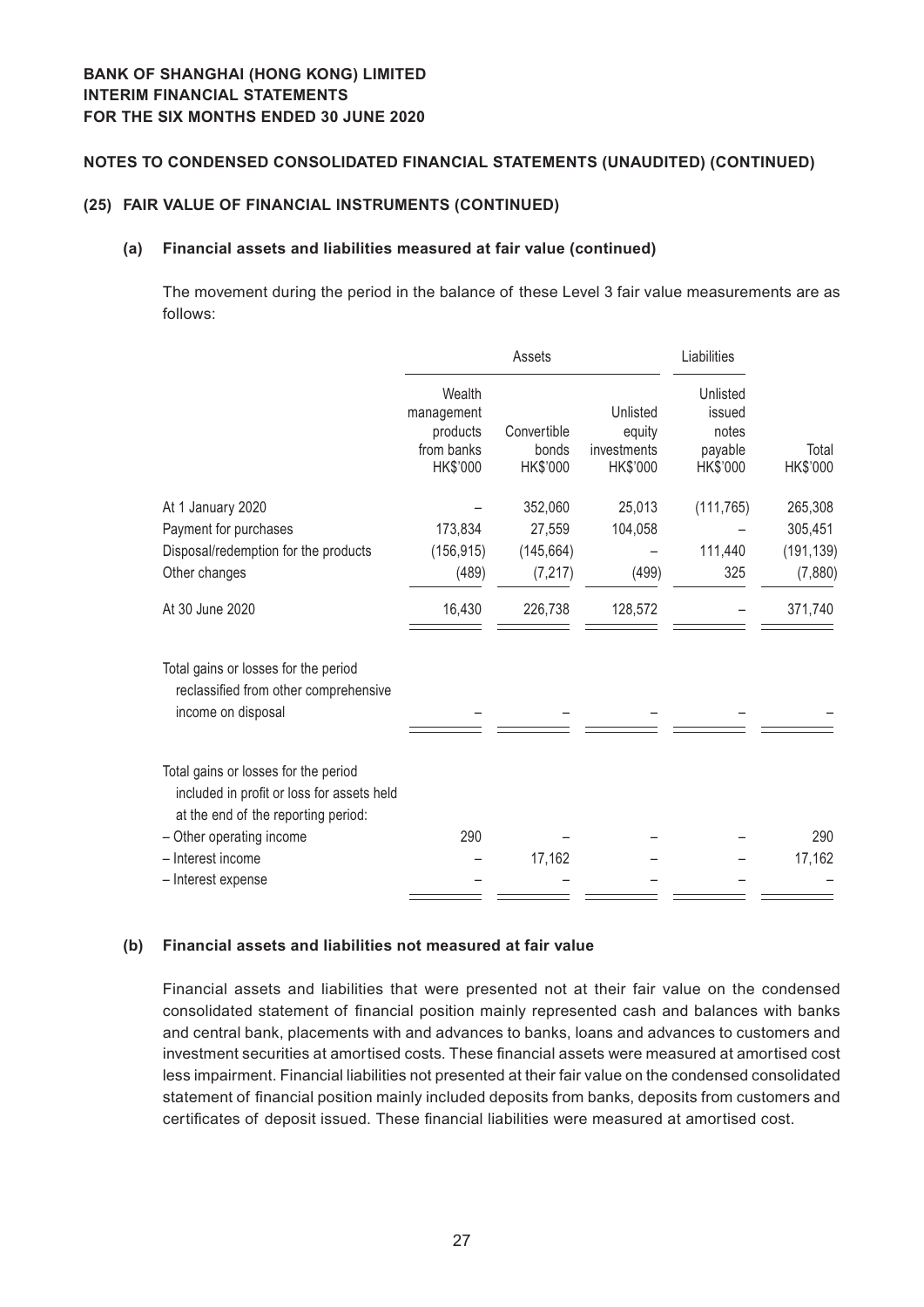#### **(25) FAIR VALUE OF FINANCIAL INSTRUMENTS (CONTINUED)**

#### **(b) Financial assets and liabilities not measured at fair value (continued)**

The Group assessed that the differences between fair values and carrying amounts of those financial assets and liabilities not presented on the Group's condensed consolidated statement of financial position at their fair values are minimal as most of the Group's financial assets and liabilities are either short-term or priced at floating rates, except for the following financial instruments, for which their carrying amounts and fair value and the level of fair value hierarchy are disclosed below:

|                                                                   |                                                   | Fair value measurements as at<br>30 Jun 2020 categorised into |                     |                                                               |                     |  |
|-------------------------------------------------------------------|---------------------------------------------------|---------------------------------------------------------------|---------------------|---------------------------------------------------------------|---------------------|--|
|                                                                   | Carrying<br>amounts at<br>30 Jun 2020<br>HK\$'000 | Fair<br>value at<br>30 Jun 2020<br>HK\$'000                   | Level 1<br>HK\$'000 | Level <sub>2</sub><br>HK\$'000                                | Level 3<br>HK\$'000 |  |
| <b>Assets</b>                                                     |                                                   |                                                               |                     |                                                               |                     |  |
| Investments securities at amortised cost,<br>net of ECL (Note 15) | 1,839,974                                         | 1,812,323                                                     |                     | 1,812,323                                                     |                     |  |
| <b>Liabilities</b>                                                |                                                   |                                                               |                     |                                                               |                     |  |
| Other debt securities issued at<br>amortised cost (Note 19)       | 3,870,760                                         | 3,908,775                                                     |                     | 3,908,775                                                     |                     |  |
|                                                                   |                                                   |                                                               |                     | Fair value measurements as at<br>31 Dec 2019 categorised into |                     |  |
|                                                                   | Carrying<br>amounts at<br>31 Dec 2019<br>HK\$'000 | Fair<br>value at<br>31 Dec 2019<br>HK\$'000                   | Level 1<br>HK\$'000 | Level <sub>2</sub><br>HK\$'000                                | Level 3<br>HK\$'000 |  |
| <b>Assets</b>                                                     |                                                   |                                                               |                     |                                                               |                     |  |
| Investments securities at amortised cost,<br>net of ECL (Note 15) | 3,195,233                                         | 3,193,670                                                     |                     | 3,193,670                                                     |                     |  |
| <b>Liabilities</b>                                                |                                                   |                                                               |                     |                                                               |                     |  |
| Other debt securities issued at<br>amortised cost (Note 19)       | 3,886,385                                         | 3,907,160                                                     |                     | 3,907,160                                                     |                     |  |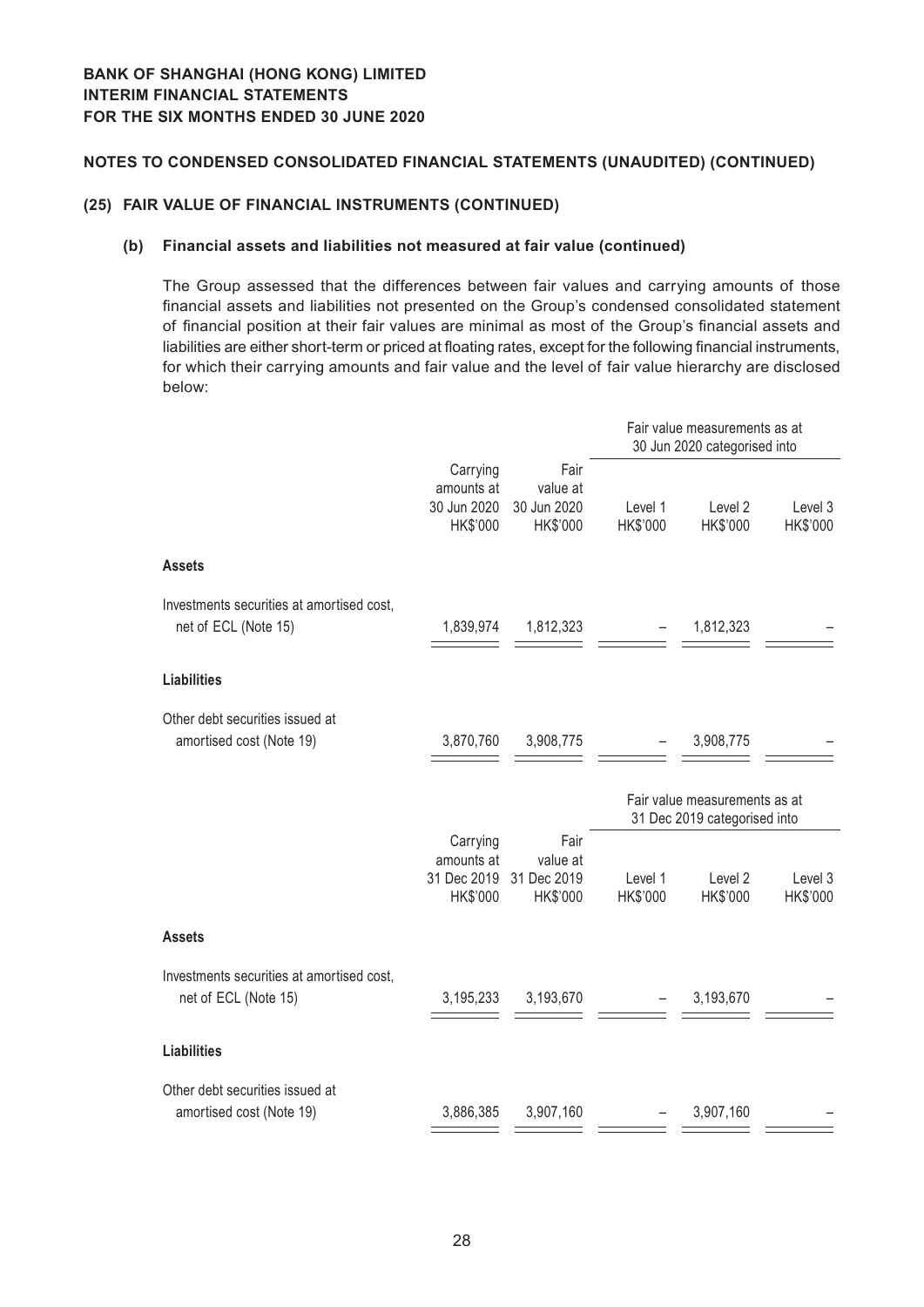#### **(26) MATERIAL RELATED PARTY TRANSACTIONS**

During the period, the Group entered into transactions with related parties in the normal course of business including accepting and placement of inter-bank deposits, conducting correspondent banking and foreign exchange transactions. All these related party transactions were priced at the relevant market rates at the time of each transaction.

The amount of material related party transactions during the period and outstanding balances at the reporting date are set out below:

|                                                                             | Immediate and ultimate        |                                                                      |  |
|-----------------------------------------------------------------------------|-------------------------------|----------------------------------------------------------------------|--|
|                                                                             |                               | holding company                                                      |  |
|                                                                             | 6 months ended 6 months ended |                                                                      |  |
|                                                                             | 30 Jun 2020                   | 30 Jun 2019                                                          |  |
|                                                                             | HK\$'000                      | HK\$'000                                                             |  |
| Consolidated statement of profit or loss and other<br>comprehensive income: |                               |                                                                      |  |
| Interest income                                                             | 46                            | 20                                                                   |  |
| Interest expense                                                            | (19, 750)                     | (12, 203)                                                            |  |
| Net fee and commission income                                               | 563                           | 1,073                                                                |  |
| Other operating income                                                      | 290                           | 239                                                                  |  |
|                                                                             | 30 Jun 2020<br>HK\$'000       | Immediate and ultimate<br>holding company<br>31 Dec 2019<br>HK\$'000 |  |
| <b>Consolidated statement of financial position:</b>                        |                               |                                                                      |  |
| Amounts due from:                                                           |                               |                                                                      |  |
| - Cash and balances with banks and central bank                             | 21,311                        | 28,348                                                               |  |
| - Other assets                                                              | 18,501                        | 1,045                                                                |  |
| Amounts due to:                                                             |                               |                                                                      |  |
| - Deposits from banks                                                       | 1,007,526                     | 2,335,980                                                            |  |
| - Other liabilities                                                         | 290                           | 6,648                                                                |  |
| - Lease liabilities                                                         | 13,629                        | 15,185                                                               |  |

#### **(27) IMMEDIATE AND ULTIMATE HOLDING COMPANY**

As at 30 June 2020, the Company's immediate and ultimate holding company is Bank of Shanghai Co., Limited, which is incorporated in the People's Republic of China. Bank of Shanghai Co., Limited produces financial statements available for public access.